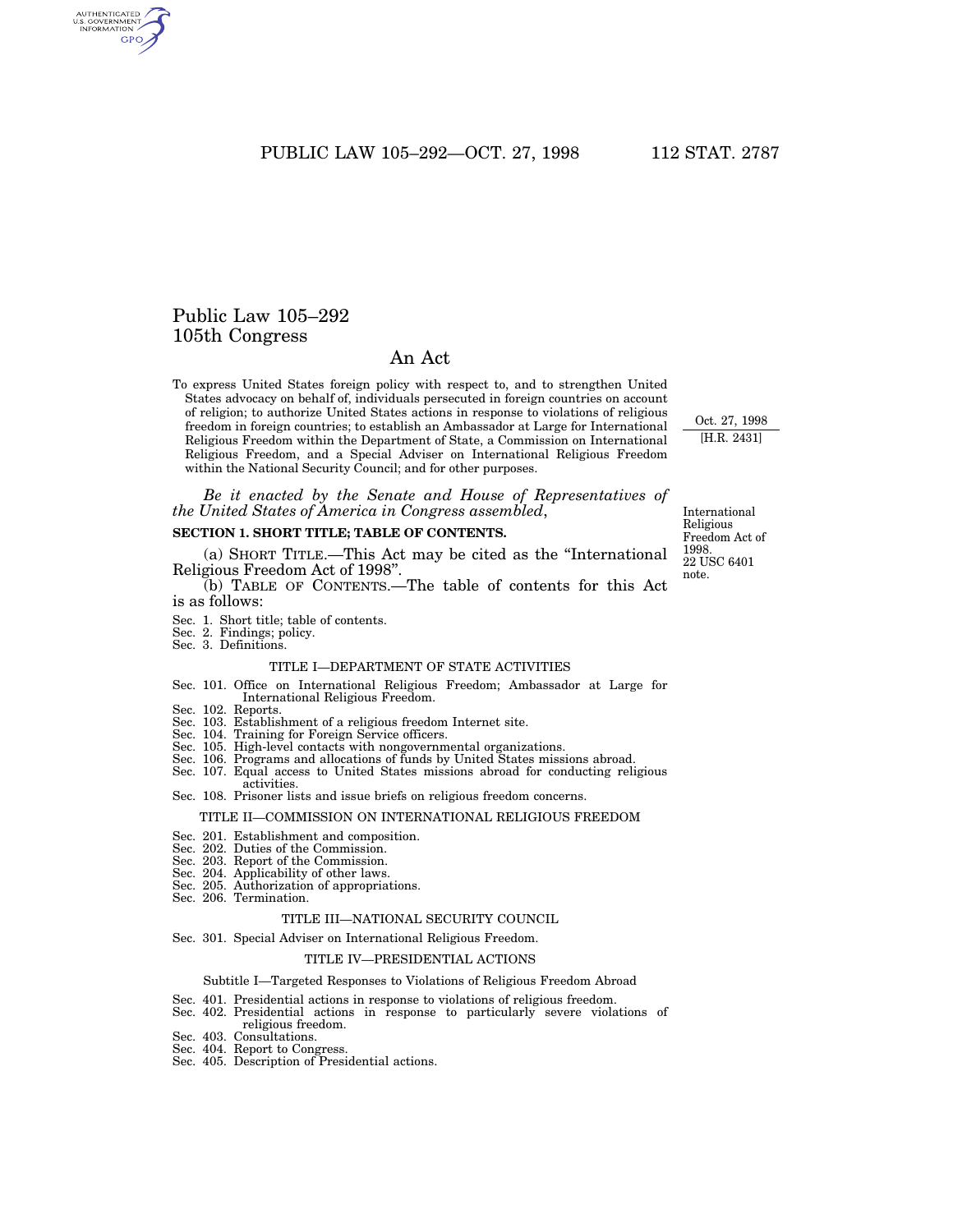- Sec. 406. Effects on existing contracts.
- Sec. 407. Presidential waiver.
- Sec. 408. Publication in Federal Register.
- Sec. 409. Termination of Presidential actions. Sec. 410. Preclusion of judicial review.
- 

### Subtitle II—Strengthening Existing Law

- Sec. 421. United States assistance.
- Sec. 422. Multilateral assistance.
- Sec. 423. Exports of certain items used in particularly severe violations of religious freedom.

### TITLE V—PROMOTION OF RELIGIOUS FREEDOM

- Sec. 501. Assistance for promoting religious freedom.
- Sec. 502. International broadcasting.
- Sec. 503. International exchanges.
- Sec. 504. Foreign Service awards.

#### TITLE VI—REFUGEE, ASYLUM, AND CONSULAR MATTERS

- Sec. 601. Use of Annual Report.
- Sec. 602. Reform of refugee policy.
- Sec. 603. Reform of asylum policy.
- Sec. 604. Inadmissibility of foreign government officials who have engaged in particularly severe violations of religious freedom.
- Sec. 605. Studies on the effect of expedited removal provisions on asylum claims.

### TITLE VII—MISCELLANEOUS PROVISIONS

Sec. 701. Business codes of conduct.

22 USC 6401.

# **SEC. 2. FINDINGS; POLICY.**

(a) FINDINGS.—Congress makes the following findings:

(1) The right to freedom of religion undergirds the very origin and existence of the United States. Many of our Nation's founders fled religious persecution abroad, cherishing in their hearts and minds the ideal of religious freedom. They established in law, as a fundamental right and as a pillar of our Nation, the right to freedom of religion. From its birth to this day, the United States has prized this legacy of religious freedom and honored this heritage by standing for religious freedom and offering refuge to those suffering religious persecution.

(2) Freedom of religious belief and practice is a universal human right and fundamental freedom articulated in numerous international instruments, including the Universal Declaration of Human Rights, the International Covenant on Civil and Political Rights, the Helsinki Accords, the Declaration on the Elimination of All Forms of Intolerance and Discrimination Based on Religion or Belief, the United Nations Charter, and the European Convention for the Protection of Human Rights and Fundamental Freedoms.

(3) Article 18 of the Universal Declaration of Human Rights recognizes that ''Everyone has the right to freedom of thought, conscience, and religion. This right includes freedom to change his religion or belief, and freedom, either alone or in community with others and in public or private, to manifest his religion or belief in teaching, practice, worship, and observance.''. Article 18(1) of the International Covenant on Civil and Political Rights recognizes that ''Everyone shall have the right to freedom of thought, conscience, and religion. This right shall include freedom to have or to adopt a religion or belief of his choice, and freedom, either individually or in community with others and in public or private, to manifest his religion or belief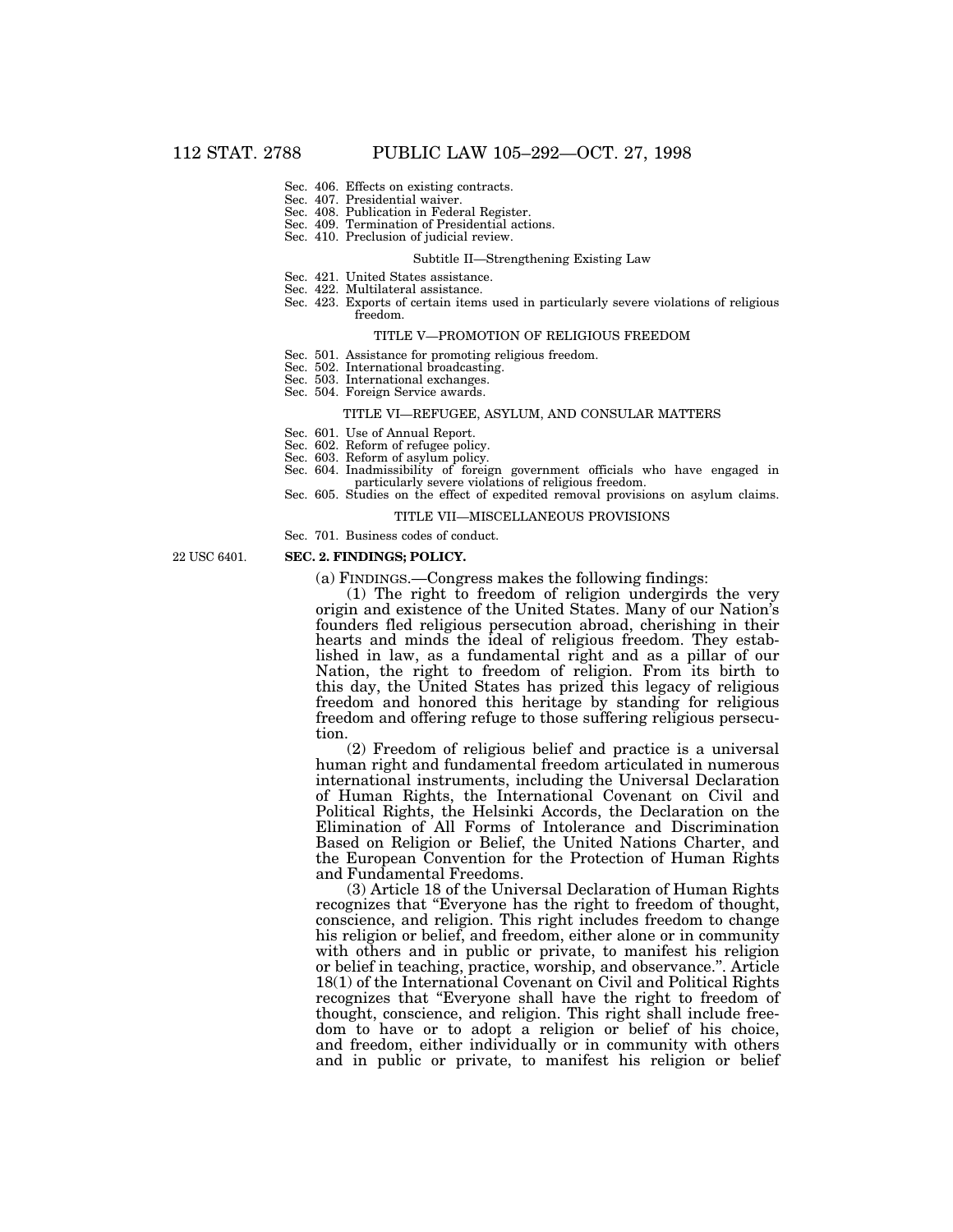in worship, observance, practice, and teaching". Governments have the responsibility to protect the fundamental rights of their citizens and to pursue justice for all. Religious freedom is a fundamental right of every individual, regardless of race, sex, country, creed, or nationality, and should never be arbitrarily abridged by any government.

(4) The right to freedom of religion is under renewed and, in some cases, increasing assault in many countries around the world. More than one-half of the world's population lives under regimes that severely restrict or prohibit the freedom of their citizens to study, believe, observe, and freely practice the religious faith of their choice. Religious believers and communities suffer both government-sponsored and government-tolerated violations of their rights to religious freedom. Among the many forms of such violations are state-sponsored slander campaigns, confiscations of property, surveillance by security police, including by special divisions of ''religious police'', severe prohibitions against construction and repair of places of worship, denial of the right to assemble and relegation of religious communities to illegal status through arbitrary registration laws, prohibitions against the pursuit of education or public office, and prohibitions against publishing, distributing, or possessing religious literature and materials.

(5) Even more abhorrent, religious believers in many countries face such severe and violent forms of religious persecution as detention, torture, beatings, forced marriage, rape, imprisonment, enslavement, mass resettlement, and death merely for the peaceful belief in, change of or practice of their faith. In many countries, religious believers are forced to meet secretly, and religious leaders are targeted by national security forces and hostile mobs.

(6) Though not confined to a particular region or regime, religious persecution is often particularly widespread, systematic, and heinous under totalitarian governments and in countries with militant, politicized religious majorities.

(7) Congress has recognized and denounced acts of religious persecution through the adoption of the following resolutions:

(A) House Resolution 515 of the One Hundred Fourth Congress, expressing the sense of the House of Representatives with respect to the persecution of Christians worldwide

(B) Senate Concurrent Resolution 71 of the One Hundred Fourth Congress, expressing the sense of the Senate regarding persecution of Christians worldwide.

(C) House Concurrent Resolution 102 of the One Hundred Fourth Congress, expressing the sense of the House of Representatives concerning the emancipation of the Iranian Baha'i community.

(b) POLICY.—It shall be the policy of the United States, as follows:

(1) To condemn violations of religious freedom, and to promote, and to assist other governments in the promotion of, the fundamental right to freedom of religion.

(2) To seek to channel United States security and development assistance to governments other than those found to be engaged in gross violations of the right to freedom of religion, as set forth in the Foreign Assistance Act of 1961, in the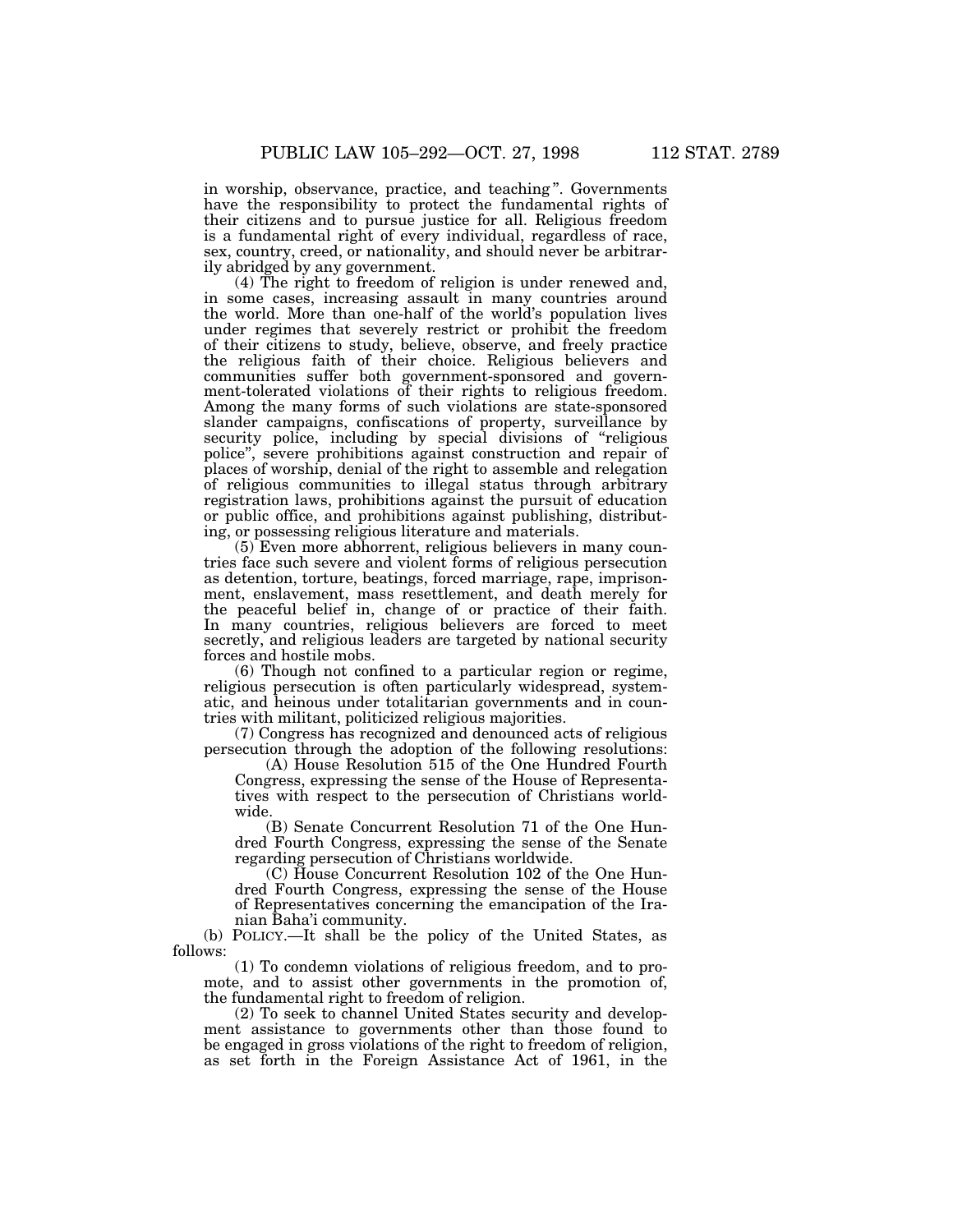International Financial Institutions Act of 1977, and in other formulations of United States human rights policy.

(3) To be vigorous and flexible, reflecting both the unwavering commitment of the United States to religious freedom and the desire of the United States for the most effective and principled response, in light of the range of violations of religious freedom by a variety of persecuting regimes, and the status of the relations of the United States with different nations.

(4) To work with foreign governments that affirm and protect religious freedom, in order to develop multilateral documents and initiatives to combat violations of religious freedom and promote the right to religious freedom abroad.

(5) Standing for liberty and standing with the persecuted, to use and implement appropriate tools in the United States foreign policy apparatus, including diplomatic, political, commercial, charitable, educational, and cultural channels, to promote respect for religious freedom by all governments and peoples.

22 USC 6402.

### **SEC. 3. DEFINITIONS.**

In this Act:

(1) AMBASSADOR AT LARGE.—The term ''Ambassador at Large'' means the Ambassador at Large for International Religious Freedom appointed under section 101(b).

(2) ANNUAL REPORT.—The term ''Annual Report'' means the Annual Report on International Religious Freedom described in section 102(b).

(3) APPROPRIATE CONGRESSIONAL COMMITTEES.—The term ''appropriate congressional committees'' means—

(A) the Committee on Foreign Relations of the Senate and the Committee on International Relations of the House of Representatives; and

(B) in the case of any determination made with respect to the taking of President action under paragraphs (9) through  $(15)$  of section  $405(a)$ , the term includes the committees described in subparagraph (A) and, where appropriate, the Committee on Banking and Financial Services of the House of Representatives and the Committee on Banking, Housing, and Urban Affairs of the Senate.

(4) COMMENSURATE ACTION.—The term ''commensurate action'' means action taken by the President under section 405(b).

(5) COMMISSION.—The term ''Commission'' means the United States Commission on International Religious Freedom established in section 201(a).

(6) COUNTRY REPORTS ON HUMAN RIGHTS PRACTICES.—The term ''Country Reports on Human Rights Practices'' means the annual reports required to be submitted by the Department of State to Congress under sections 116(d) and 502B(b) of the Foreign Assistance Act of 1961.

(7) EXECUTIVE SUMMARY.—The term ''Executive Summary'' means the Executive Summary to the Annual Report, as described in section  $102(b)(1)(F)$ .

(8) GOVERNMENT OR FOREIGN GOVERNMENT.—The term "government" or "foreign government" includes any agency or instrumentality of the government.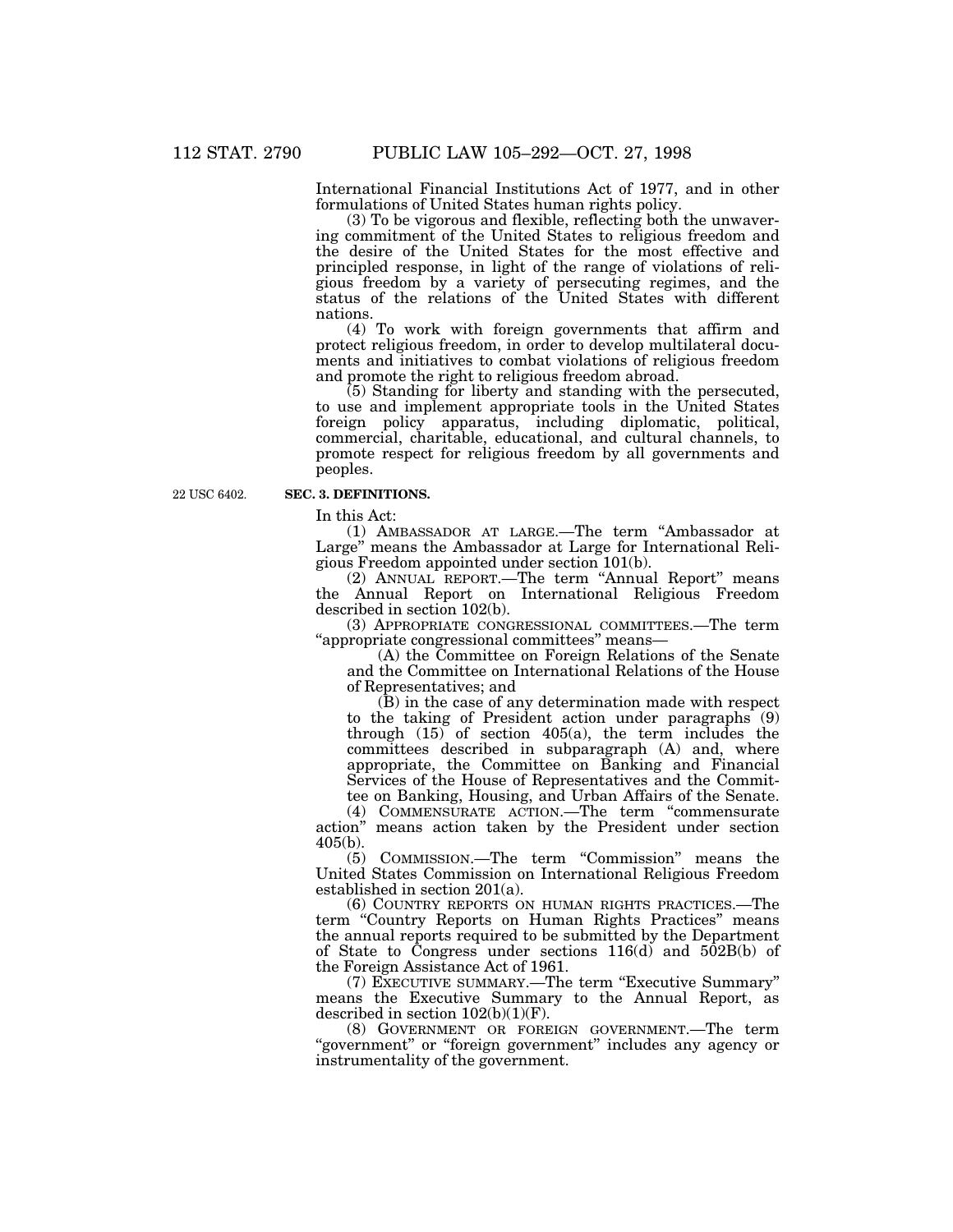(9) HUMAN RIGHTS REPORTS.—The term ''Human Rights Reports'' means all reports submitted by the Department of State to Congress under sections 116 and 502B of the Foreign Assistance Act of 1961.

(10) OFFICE.—The term "Office" means the Office on International Religious Freedom established in section 101(a).

(11) PARTICULARLY SEVERE VIOLATIONS OF RELIGIOUS FREEDOM.—The term "particularly severe violations of religious freedom'' means systematic, ongoing, egregious violations of religious freedom, including violations such as—

(A) torture or cruel, inhuman, or degrading treatment or punishment;

(B) prolonged detention without charges;

(C) causing the disappearance of persons by the abduction or clandestine detention of those persons; or

(D) other flagrant denial of the right to life, liberty, or the security of persons.

(12) SPECIAL ADVISER.—The term ''Special Adviser'' means the Special Adviser to the President on International Religious Freedom described in section 101(i) of the National Security Act of 1947, as added by section 301 of this Act.

(13) VIOLATIONS OF RELIGIOUS FREEDOM.—The term ''violations of religious freedom'' means violations of the internationally recognized right to freedom of religion and religious belief and practice, as set forth in the international instruments referred to in section  $2(a)(2)$  and as described in section  $2(a)(3)$ , including violations such as—

(A) arbitrary prohibitions on, restrictions of, or punishment for—

(i) assembling for peaceful religious activities such as worship, preaching, and prayer, including arbitrary registration requirements;

(ii) speaking freely about one's religious beliefs;

(iii) changing one's religious beliefs and affiliation;

(iv) possession and distribution of religious literature, including Bibles; or

(v) raising one's children in the religious teachings and practices of one's choice; or

(B) any of the following acts if committed on account of an individual's religious belief or practice: detention, interrogation, imposition of an onerous financial penalty, forced labor, forced mass resettlement, imprisonment, forced religious conversion, beating, torture, mutilation, rape, enslavement, murder, and execution.

# **TITLE I—DEPARTMENT OF STATE ACTIVITIES**

### **SEC. 101. OFFICE ON INTERNATIONAL RELIGIOUS FREEDOM; AMBAS-SADOR AT LARGE FOR INTERNATIONAL RELIGIOUS FREEDOM.**

22 USC 6411.

(a) ESTABLISHMENT OF OFFICE.—There is established within the Department of State an Office on International Religious Freedom that shall be headed by the Ambassador at Large for International Religious Freedom appointed under subsection (b).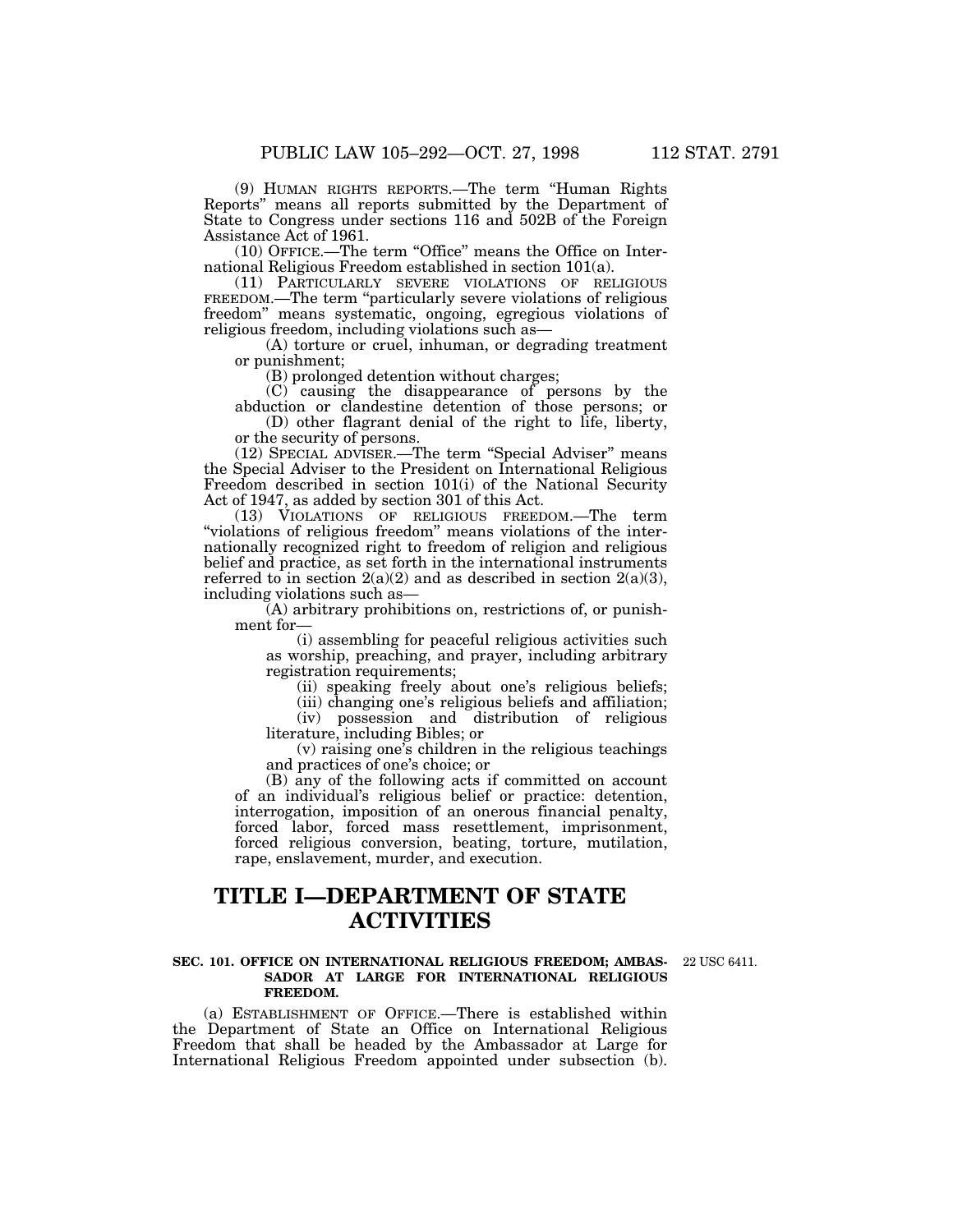(b) APPOINTMENT.—The Ambassador at Large shall be appointed by the President, by and with the advice and consent of the Senate.

(c) DUTIES.—The Ambassador at Large shall have the following responsibilities:

(1) IN GENERAL.—The primary responsibility of the Ambassador at Large shall be to advance the right to freedom of religion abroad, to denounce the violation of that right, and to recommend appropriate responses by the United States Government when this right is violated.

(2) ADVISORY ROLE.—The Ambassador at Large shall be a principal adviser to the President and the Secretary of State regarding matters affecting religious freedom abroad and, with advice from the Commission on International Religious Freedom, shall make recommendations regarding—

(A) the policies of the United States Government toward governments that violate freedom of religion or that fail to ensure the individual's right to religious belief and practice; and

(B) policies to advance the right to religious freedom abroad.

(3) DIPLOMATIC REPRESENTATION.—Subject to the direction of the President and the Secretary of State, the Ambassador at Large is authorized to represent the United States in matters and cases relevant to religious freedom abroad in—

(A) contacts with foreign governments, intergovernmental organizations, and specialized agencies of the United Nations, the Organization on Security and Cooperation in Europe, and other international organizations of which the United States is a member; and

(B) multilateral conferences and meetings relevant to religious freedom abroad.

(4) REPORTING RESPONSIBILITIES.—The Ambassador at Large shall have the reporting responsibilities described in section 102.

(d) FUNDING.—The Secretary of State shall provide the Ambassador at Large with such funds as may be necessary for the hiring of staff for the Office, for the conduct of investigations by the Office, and for necessary travel to carry out the provisions of this section.

22 USC 6412.

# **SEC. 102. REPORTS.**

(a) PORTIONS OF ANNUAL HUMAN RIGHTS REPORTS.—The Ambassador at Large shall assist the Secretary of State in preparing those portions of the Human Rights Reports that relate to freedom of religion and freedom from discrimination based on religion and those portions of other information provided Congress under sections 116 and 502B of the Foreign Assistance Act of 1961 (22 U.S.C. 2151m, 2304) that relate to the right to freedom of religion.

(b) ANNUAL REPORT ON INTERNATIONAL RELIGIOUS FREEDOM.—

(1) DEADLINE FOR SUBMISSION.—On September 1 of each year or the first day thereafter on which the appropriate House of Congress is in session, the Secretary of State, with the assistance of the Ambassador at Large, and taking into consideration the recommendations of the Commission, shall prepare and transmit to Congress an Annual Report on International Religious Freedom supplementing the most recent Human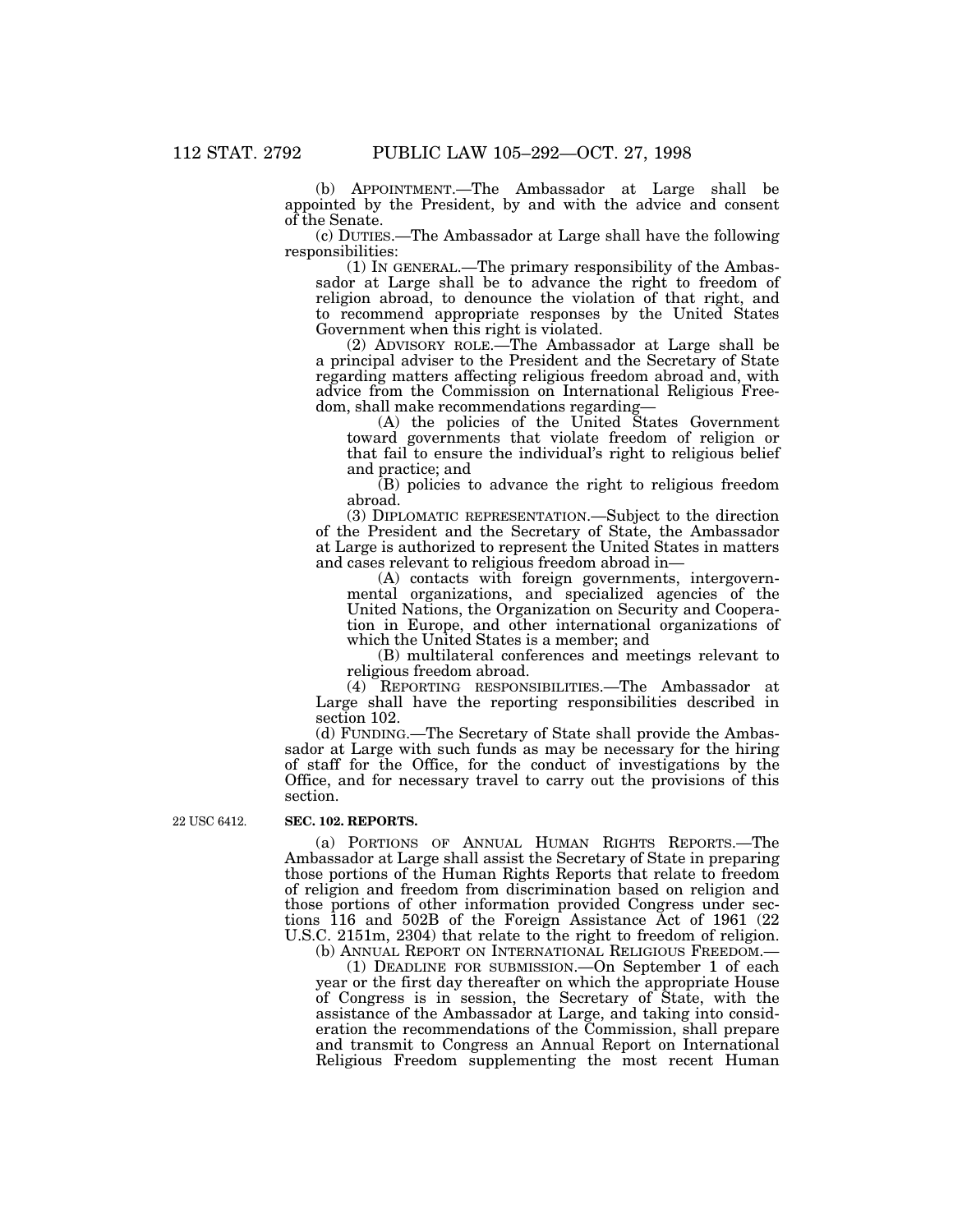Rights Reports by providing additional detailed information with respect to matters involving international religious freedom. Each Annual Report shall contain the following:

(A) STATUS OF RELIGIOUS FREEDOM.—A description of the status of religious freedom in each foreign country, including—

(i) trends toward improvement in the respect and protection of the right to religious freedom and trends toward deterioration of such right;

(ii) violations of religious freedom engaged in or tolerated by the government of that country; and

(iii) particularly severe violations of religious freedom engaged in or tolerated by the government of that country.

(B) VIOLATIONS OF RELIGIOUS FREEDOM.—An assessment and description of the nature and extent of violations of religious freedom in each foreign country, including persecution of one religious group by another religious group, religious persecution by governmental and nongovernmental entities, persecution targeted at individuals or particular denominations or entire religions, the existence of government policies violating religious freedom, and the existence of government policies concerning—

(i) limitations or prohibitions on, or lack of availability of, openly conducted, organized religious services outside of the premises of foreign diplomatic missions or consular posts; and

(ii) the forced religious conversion of minor United States citizens who have been abducted or illegally removed from the United States, and the refusal to allow such citizens to be returned to the United States.

(C) UNITED STATES POLICIES.—A description of United States actions and policies in support of religious freedom in each foreign country engaging in or tolerating violations of religious freedom, including a description of the measures and policies implemented during the preceding 12 months by the United States under titles I, IV, and V of this Act in opposition to violations of religious freedom and in support of international religious freedom.

(D) INTERNATIONAL AGREEMENTS IN EFFECT.—A description of any binding agreement with a foreign government entered into by the United States under section 401(b) or  $402(c)$ .<br>(E)

TRAINING AND GUIDELINES OF GOVERNMENT PERSONNEL.—A description of—

(i) the training described in section 602(a) and (b) and section  $603(b)$  and (c) on violations of religious freedom provided to immigration judges and consular, refugee, immigration, and asylum officers; and

(ii) the development and implementation of the guidelines described in sections  $60\overline{2}$ (c) and  $603$ (a).

(F) EXECUTIVE SUMMARY.—An Executive Summary to the Annual Report highlighting the status of religious freedom in certain foreign countries and including the following: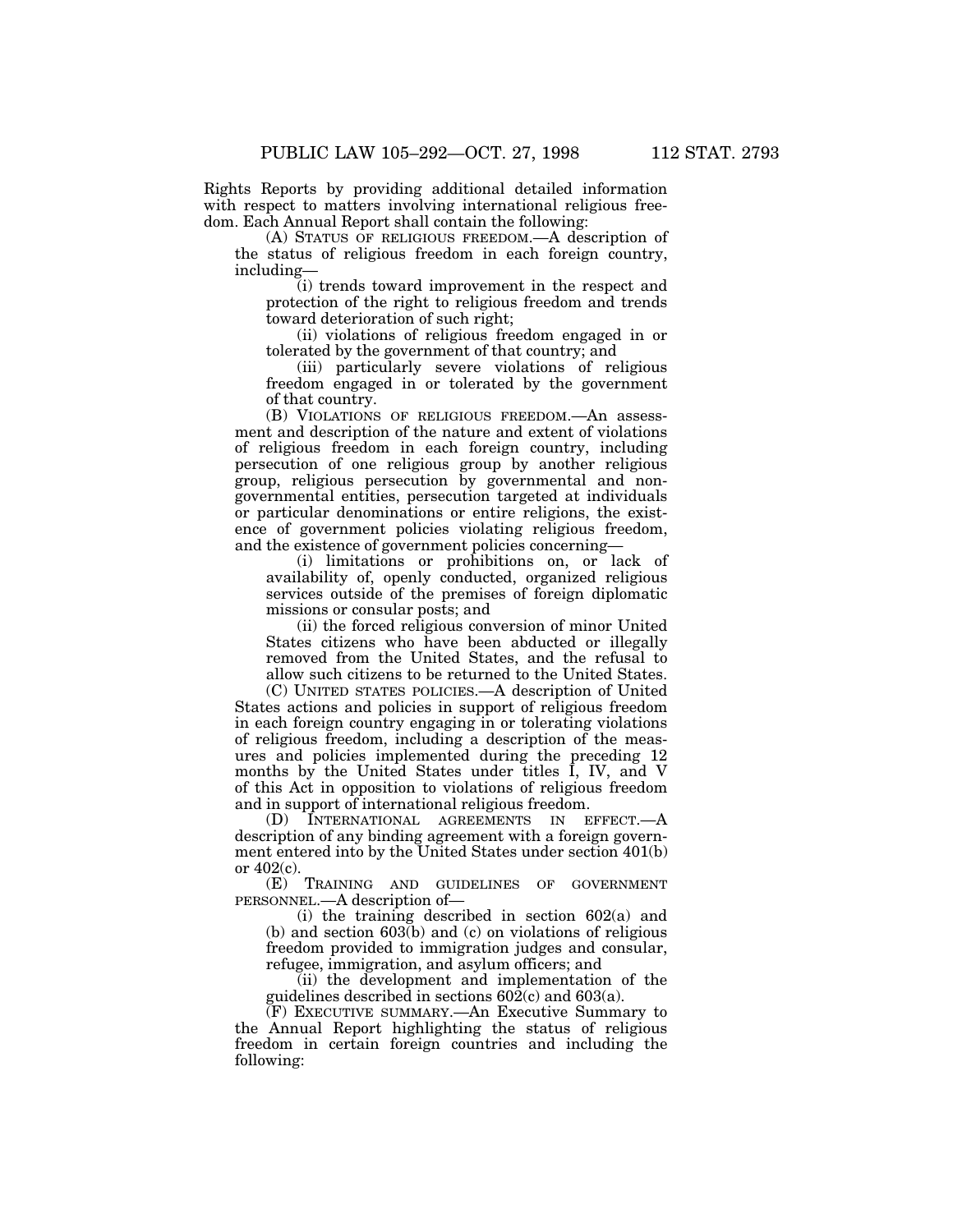(i) COUNTRIES IN WHICH THE UNITED STATES IS ACTIVELY PROMOTING RELIGIOUS FREEDOM.—An identification of foreign countries in which the United States is actively promoting religious freedom. This section of the report shall include a description of United States actions taken to promote the internationally recognized right to freedom of religion and oppose violations of such right under title IV and title V of this Act during the period covered by the Annual Report. Any country designated as a country of particular concern for religious freedom under section 402(b)(1) shall be included in this section of the report.

(ii) COUNTRIES OF SIGNIFICANT IMPROVEMENT IN RELIGIOUS FREEDOM.—An identification of foreign countries the governments of which have demonstrated significant improvement in the protection and promotion of the internationally recognized right to freedom of religion during the period covered by the Annual Report. This section of the report shall include a description of the nature of the improvement and an analysis of the factors contributing to such improvement, including actions taken by the United States under this Act.

(2) CLASSIFIED ADDENDUM.—If the Secretary of State determines that it is in the national security interests of the United States or is necessary for the safety of individuals to be identified in the Annual Report or is necessary to further the purposes of this Act, any information required by paragraph (1), including measures or actions taken by the United States, may be summarized in the Annual Report or the Executive Summary and submitted in more detail in a classified addendum to the Annual Report or the Executive Summary.

(c) PREPARATION OF REPORTS REGARDING VIOLATIONS OF RELIGIOUS FREEDOM.—

(1) STANDARDS AND INVESTIGATIONS.—The Secretary of State shall ensure that United States missions abroad maintain a consistent reporting standard and thoroughly investigate reports of violations of the internationally recognized right to freedom of religion.

(2) CONTACTS WITH NONGOVERNMENTAL ORGANIZATIONS.— In compiling data and assessing the respect of the right to religious freedom for the Human Rights Reports, the Annual Report on International Religious Freedom, and the Executive Summary, United States mission personnel shall, as appropriate, seek out and maintain contacts with religious and human rights nongovernmental organizations, with the consent of those organizations, including receiving reports and updates from such organizations and, when appropriate, investigating such reports.

(d) AMENDMENTS TO THE FOREIGN ASSISTANCE ACT OF 1961.— (1) CONTENT OF HUMAN RIGHTS REPORTS FOR COUNTRIES

RECEIVING ECONOMIC ASSISTANCE.—Section 116(d) of the Foreign Assistance Act of 1961 (22 U.S.C. 2151n(d)) is amended— (A) by striking "and" at the end of paragraph (4);

(B) by striking the period at the end of paragraph

(5) and inserting ''; and ''; and

(C) by adding at the end the following: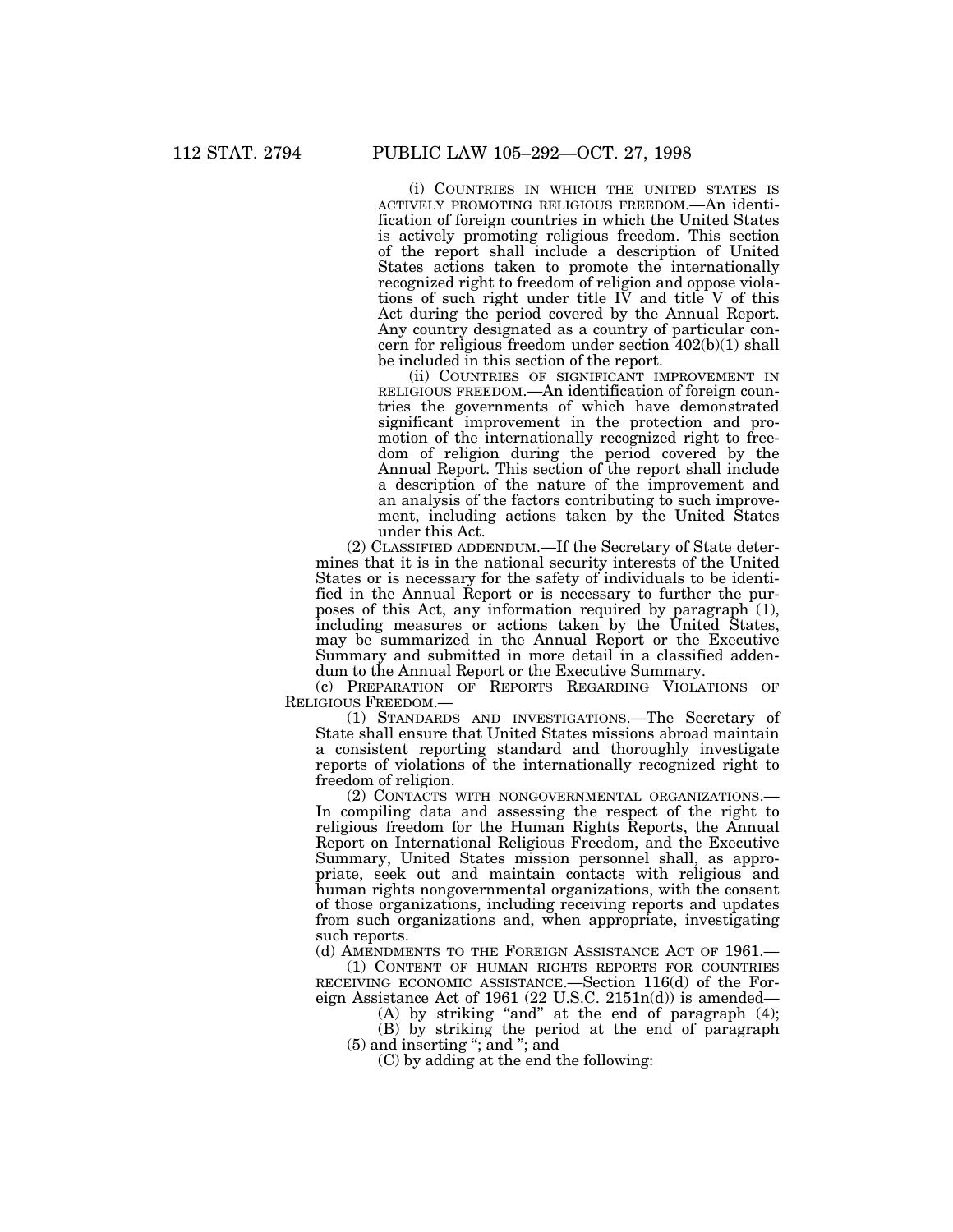''(6) wherever applicable, violations of religious freedom, including particularly severe violations of religious freedom (as defined in section 3 of the International Religious Freedom Act of 1998).''.

(2) CONTENTS OF HUMAN RIGHTS REPORTS FOR COUNTRIES RECEIVING SECURITY ASSISTANCE.—Section 502B(b) of the Foreign Assistance Act of 1961 (22 U.S.C. 2304(b)) is amended—

(A) by inserting ''and with the assistance of the Ambassador at Large for International Religious Freedom'' after ''Labor''; and

(B) by inserting after the second sentence the following new sentence: ''Such report shall also include, wherever applicable, information on violations of religious freedom, including particularly severe violations of religious freedom (as defined in section 3 of the International Religious Freedom Act of 1998).''.

#### **SEC. 103. ESTABLISHMENT OF A RELIGIOUS FREEDOM INTERNET SITE.** 22 USC 6413.

In order to facilitate access by nongovernmental organizations (NGOs) and by the public around the world to international documents on the protection of religious freedom, the Secretary of State, with the assistance of the Ambassador at Large, shall establish and maintain an Internet site containing major international documents relating to religious freedom, the Annual Report, the Executive Summary, and any other documentation or references to other sites as deemed appropriate or relevant by the Ambassador at Large.

### **SEC. 104. TRAINING FOR FOREIGN SERVICE OFFICERS.**

Chapter 2 of title I of the Foreign Service Act of 1980 is amended by adding at the end the following new section:

### **''SEC. 708. TRAINING FOR FOREIGN SERVICE OFFICERS.**

''The Secretary of State, with the assistance of other relevant officials, such as the Ambassador at Large for International Religious Freedom appointed under section  $101(b)$  of the International Religious Freedom Act of 1998 and the director of the National Foreign Affairs Training Center, shall establish as part of the standard training provided after January 1, 1999, for officers of the Service, including chiefs of mission, instruction in the field of internationally recognized human rights. Such training shall include—

"(1) instruction on international documents and United States policy in human rights, which shall be mandatory for all members of the Service having reporting responsibilities relating to human rights and for chiefs of mission; and

 $(2)$  instruction on the internationally recognized right to freedom of religion, the nature, activities, and beliefs of different religions, and the various aspects and manifestations of violations of religious freedom.''.

### **SEC. 105. HIGH-LEVEL CONTACTS WITH NONGOVERNMENTAL** 22 USC 6414. **ORGANIZATIONS.**

United States chiefs of mission shall seek out and contact religious nongovernmental organizations to provide high-level meetings with religious nongovernmental organizations where appropriate and beneficial. United States chiefs of mission and Foreign

22 USC 4028.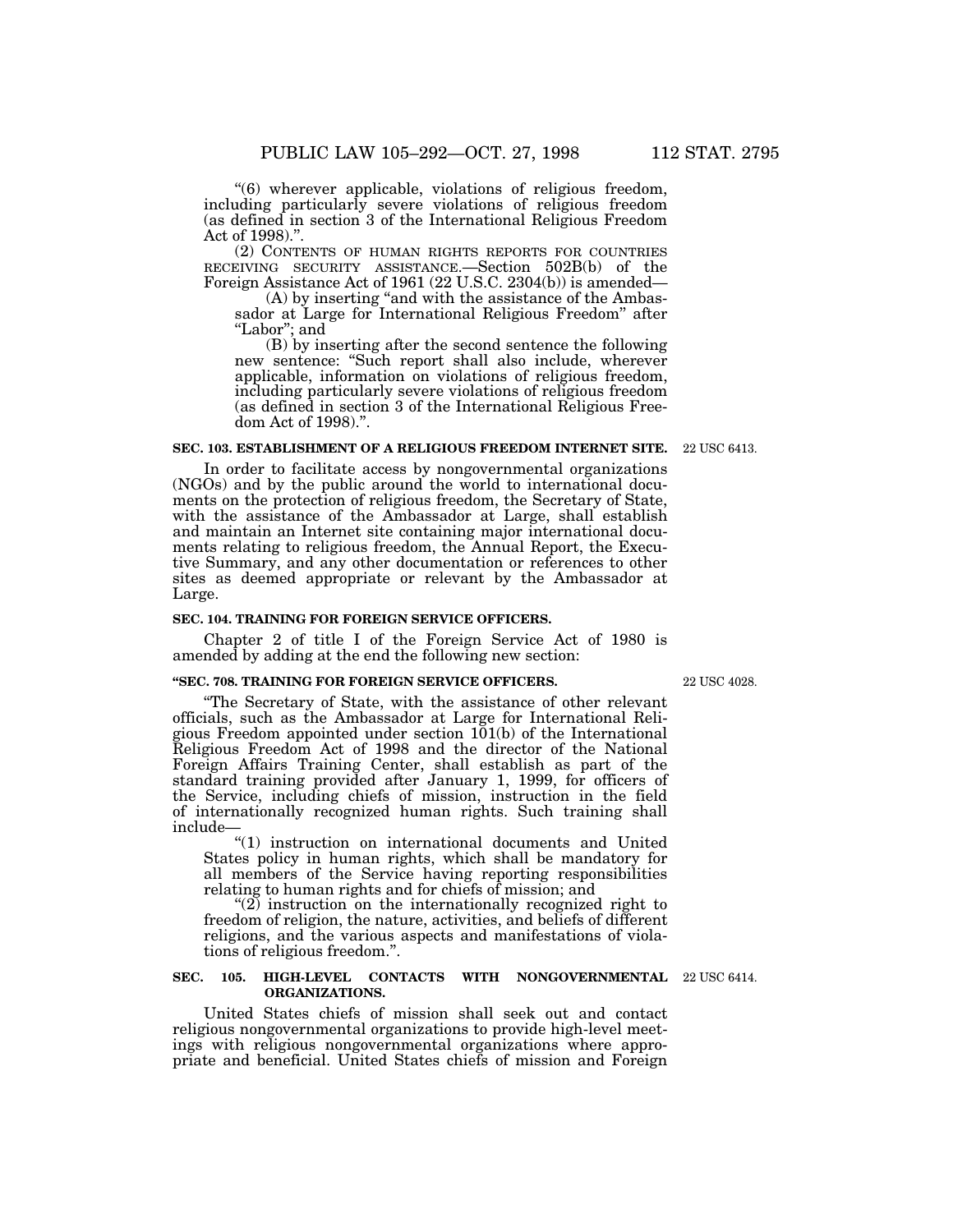Service officers abroad shall seek to meet with imprisoned religious leaders where appropriate and beneficial.

22 USC 6415.

### **SEC. 106. PROGRAMS AND ALLOCATIONS OF FUNDS BY UNITED STATES MISSIONS ABROAD.**

It is the sense of the Congress that—

(1) United States diplomatic missions in countries the governments of which engage in or tolerate violations of the internationally recognized right to freedom of religion should develop, as part of annual program planning, a strategy to promote respect for the internationally recognized right to freedom of religion; and

(2) in allocating or recommending the allocation of funds or the recommendation of candidates for programs and grants funded by the United States Government, United States diplomatic missions should give particular consideration to those programs and candidates deemed to assist in the promotion of the right to religious freedom.

22 USC 6416.

### **SEC. 107. EQUAL ACCESS TO UNITED STATES MISSIONS ABROAD FOR CONDUCTING RELIGIOUS ACTIVITIES.**

(a) IN GENERAL.—Subject to this section, the Secretary of State shall permit, on terms no less favorable than that accorded other nongovernmental activities unrelated to the conduct of the diplomatic mission, access to the premises of any United States diplomatic mission or consular post by any United States citizen seeking to conduct an activity for religious purposes.

(b) TIMING AND LOCATION.—The Secretary of State shall make reasonable accommodations with respect to the timing and location of such access in light of—

(1) the number of United States citizens requesting the access (including any particular religious concerns regarding the time of day, date, or physical setting for services);

(2) conflicts with official activities and other nonofficial United States citizen requests;

(3) the availability of openly conducted, organized religious services outside the premises of the mission or post;

(4) availability of space and resources; and

(5) necessary security precautions.

(c) DISCRETIONARY ACCESS FOR FOREIGN NATIONALS.—The Secretary of State may permit access to the premises of a United States diplomatic mission or consular post to foreign nationals for the purpose of attending or participating in religious activities conducted pursuant to this section.

22 USC 6417.

### **SEC. 108. PRISONER LISTS AND ISSUE BRIEFS ON RELIGIOUS FREEDOM CONCERNS.**

(a) SENSE OF THE CONGRESS.—To encourage involvement with religious freedom concerns at every possible opportunity and by all appropriate representatives of the United States Government, it is the sense of the Congress that officials of the executive branch of Government should promote increased advocacy on such issues during meetings between foreign dignitaries and executive branch officials or Members of Congress.

(b) PRISONER LISTS AND ISSUE BRIEFS ON RELIGIOUS FREEDOM CONCERNS.—The Secretary of State, in consultation with the Ambassador at Large, the Assistant Secretary of State for Democracy, Human Rights and Labor, United States chiefs of mission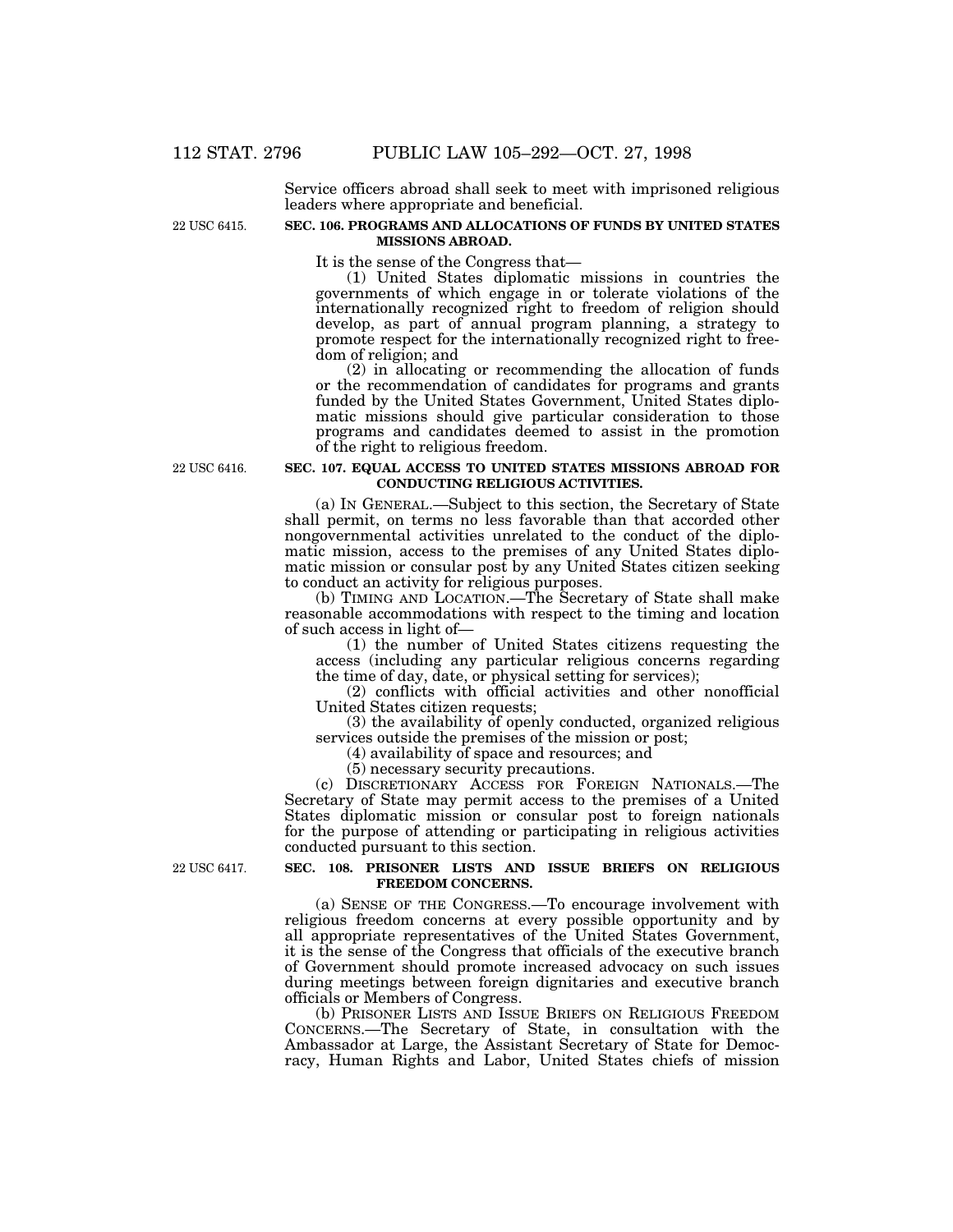abroad, regional experts, and nongovernmental human rights and religious groups, shall prepare and maintain issue briefs on religious freedom, on a country-by-country basis, consisting of lists of persons believed to be imprisoned, detained, or placed under house arrest for their religious faith, together with brief evaluations and critiques of the policies of the respective country restricting religious freedom. In considering the inclusion of names of prisoners on such lists, the Secretary of State shall exercise appropriate discretion, including concerns regarding the safety, security, and benefit to such prisoners.

(c) AVAILABILITY OF INFORMATION.—The Secretary shall, as appropriate, provide religious freedom issue briefs under subsection (b) to executive branch officials and Members of Congress in anticipation of bilateral contacts with foreign leaders, both in the United States and abroad.

# **TITLE II—COMMISSION ON INTERNATIONAL RELIGIOUS FREEDOM**

### **SEC. 201. ESTABLISHMENT AND COMPOSITION.**

(a) IN GENERAL.—There is established the United States Commission on International Religious Freedom.

(b) MEMBERSHIP.—

(1) APPOINTMENT.—The Commission shall be composed of— (A) the Ambassador at Large, who shall serve ex officio as a nonvoting member of the Commission; and

(B) Nine other members, who shall be United States citizens who are not being paid as officers or employees of the United States, and who shall be appointed as follows:

(i) Three members of the Commission shall be appointed by the President.

(ii) Three members of the Commission shall be appointed by the President pro tempore of the Senate, of which two of the members shall be appointed upon the recommendation of the leader in the Senate of the political party that is not the political party of the President, and of which one of the members shall be appointed upon the recommendation of the leader in the Senate of the other political party.

(iii) three members of the Commission shall be appointed by the Speaker of the House of Representatives, of which two of the members shall be appointed upon the recommendation of the leader in the House of the political party that is not the political party of the President, and of which one of the members shall be appointed upon the recommendation of the leader in the House of the other political party.

(2) SELECTION.—

(A) IN GENERAL.—Members of the Commission shall be selected among distinguished individuals noted for their knowledge and experience in fields relevant to the issue of international religious freedom, including foreign affairs, direct experience abroad, human rights, and international law.

22 USC 6431.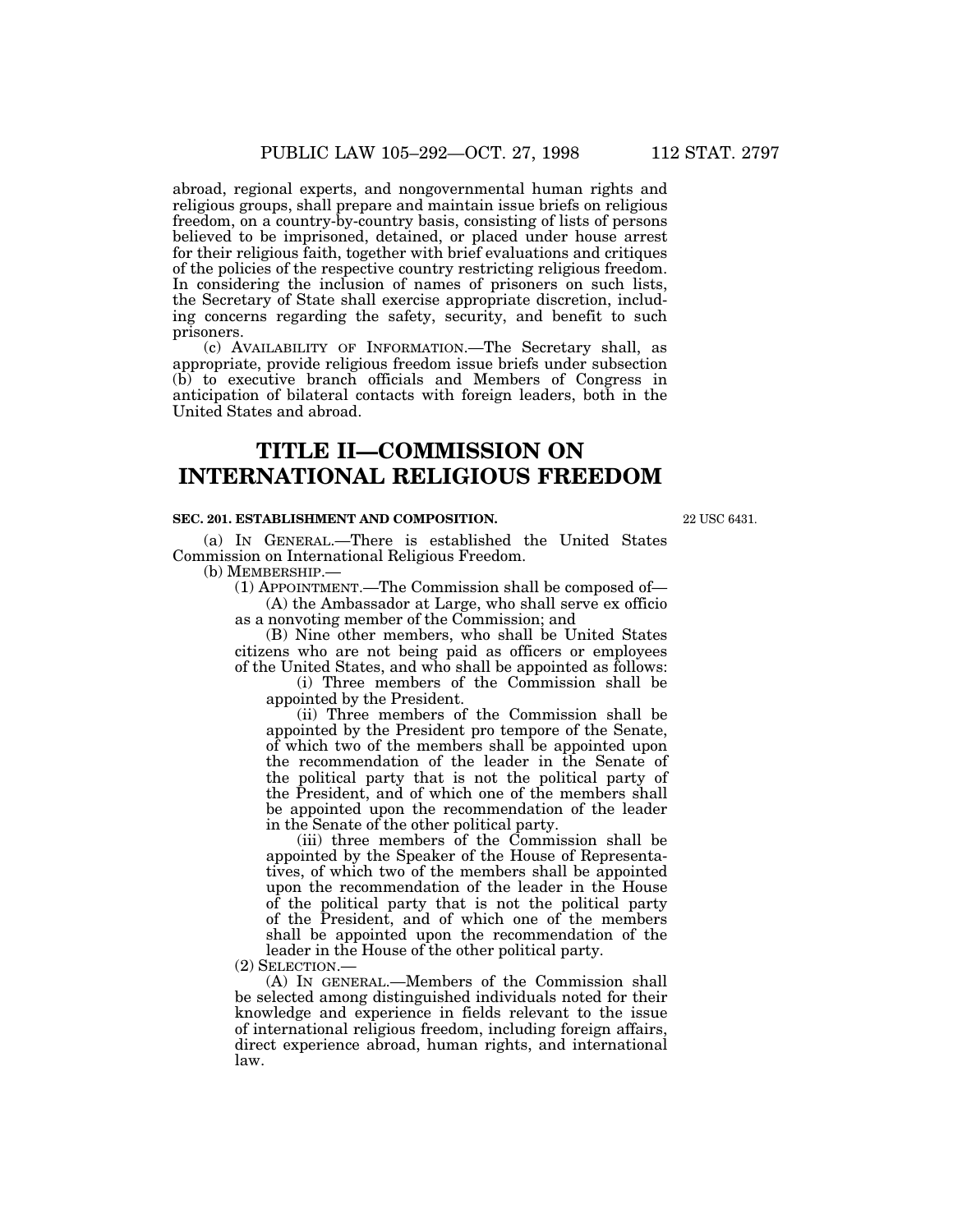(B) SECURITY CLEARANCES.—Each member of the Commission shall be required to obtain a security clearance.

(3) TIME OF APPOINTMENT.—The appointments required by paragraph (1) shall be made not later than 120 days after the date of the enactment of this Act.

(c) TERMS.—The term of office of each member of the Commission shall be 2 years. Members of the Commission shall be eligible for reappointment to a second term.

(d) ELECTION OF CHAIR.—At the first meeting of the Commission in each calendar year, a majority of the members of the Commission present and voting shall elect the Chair of the Commission.

(e) QUORUM.—Six voting members of the Commission shall constitute a quorum for purposes of transacting business.

(f) MEETINGS.—Each year, within 15 days, or as soon as practicable, after the issuance of the Country Report on Human Rights Practices, the Commission shall convene. The Commission shall otherwise meet at the call of the Chair or, if no Chair has been elected for that calendar year, at the call of six voting members of the Commission.

(g) VACANCIES.—Any vacancy of the Commission shall not affect its powers, but shall be filled in the manner in which the original appointment was made.

(h) ADMINISTRATIVE SUPPORT.—The Secretary of State shall assist the Commission by providing to the Commission such staff and administrative services of the Office as may be necessary and appropriate for the Commission to perform its functions. Any employee of the executive branch of Government may be detailed to the Commission without reimbursement to the agency of that employee and such detail shall be without interruption or loss of civil service status or privilege.

(i) FUNDING.—Members of the Commission shall be allowed travel expenses, including per diem in lieu of subsistence at rates authorized for employees of agencies under subchapter I of chapter 57 of title 5, United States Code, while away from their homes or regular places of business in the performance of services for the Commission.

22 USC 6432.

### **SEC. 202. DUTIES OF THE COMMISSION.**

(a) IN GENERAL.—The Commission shall have as its primary responsibility—

(1) the annual and ongoing review of the facts and circumstances of violations of religious freedom presented in the Country Reports on Human Rights Practices, the Annual Report, and the Executive Summary, as well as information from other sources as appropriate; and

(2) the making of policy recommendations to the President, the Secretary of State, and Congress with respect to matters involving international religious freedom.

(b) POLICY REVIEW AND RECOMMENDATIONS IN RESPONSE TO VIOLATIONS.—The Commission, in evaluating United States Government policies in response to violations of religious freedom, shall consider and recommend options for policies of the United States Government with respect to each foreign country the government of which has engaged in or tolerated violations of religious freedom,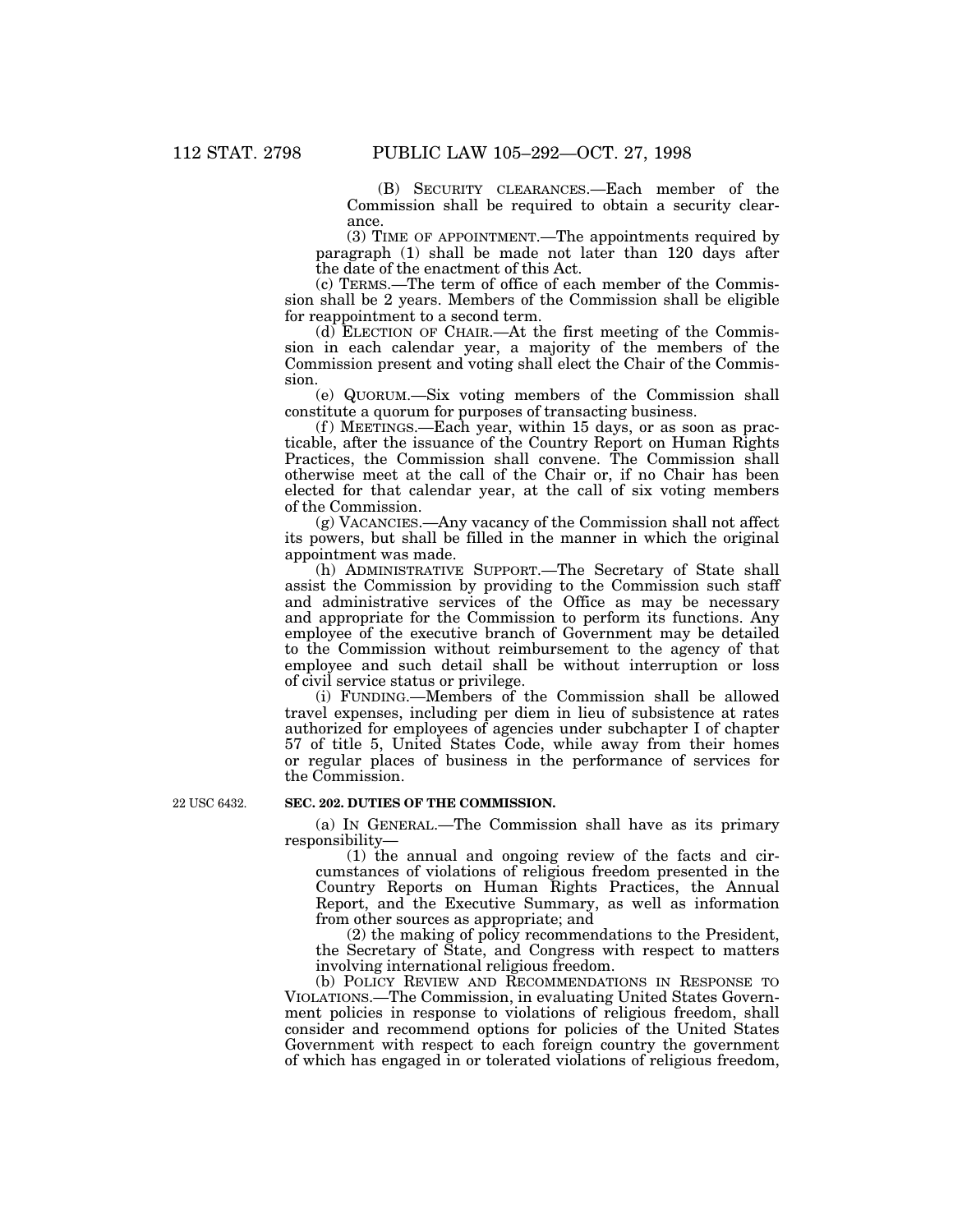including particularly severe violations of religious freedom, including diplomatic inquiries, diplomatic protest, official public protest demarche of protest, condemnation within multilateral fora, delay or cancellation of cultural or scientific exchanges, delay or cancellation of working, official, or state visits, reduction of certain assistance funds, termination of certain assistance funds, imposition of targeted trade sanctions, imposition of broad trade sanctions, and withdrawal of the chief of mission.

(c) POLICY REVIEW AND RECOMMENDATIONS IN RESPONSE TO PROGRESS.—The Commission, in evaluating the United States Government policies with respect to countries found to be taking deliberate steps and making significant improvement in respect for the right of religious freedom, shall consider and recommend policy options, including private commendation, diplomatic commendation, official public commendation, commendation within multilateral fora, an increase in cultural or scientific exchanges, or both, termination or reduction of existing Presidential actions, an increase in certain assistance funds, and invitations for working, official, or state visits.

(d) EFFECTS ON RELIGIOUS COMMUNITIES AND INDIVIDUALS.— Together with specific policy recommendations provided under subsections (b) and (c), the Commission shall also indicate its evaluation of the potential effects of such policies, if implemented, on the religious communities and individuals whose rights are found to be violated in the country in question.

(e) MONITORING.—The Commission shall, on an ongoing basis, monitor facts and circumstances of violations of religious freedom, in consultation with independent human rights groups and nongovernmental organizations, including churches and other religious communities, and make such recommendations as may be necessary to the appropriate officials and offices in the United States Government.

(f) HEARINGS AND SESSIONS.—The Commission may, for the purpose of carrying out its duties under this title, hold hearings, sit and act at times and places in the United States, take testimony, and receive evidence as the Commission considers advisable to carry out the purposes of this Act.

### **SEC. 203. REPORT OF THE COMMISSION.**

(a) IN GENERAL.—Not later than May 1 of each year, the Commission shall submit a report to the President, the Secretary of State, and Congress setting forth its recommendations for United States policy options based on its evaluations under section 202.

(b) CLASSIFIED FORM OF REPORT.—The report may be submitted in classified form, together with a public summary of recommendations, if the classification of information would further the purposes of this Act.

(c) INDIVIDUAL OR DISSENTING VIEWS.—Each member of the Commission may include the individual or dissenting views of the member.

### **SEC. 204. APPLICABILITY OF OTHER LAWS.**

The Federal Advisory Committee Act (5 U.S.C. App.) shall not apply to the Commission.

22 USC 6433.

22 USC 6434.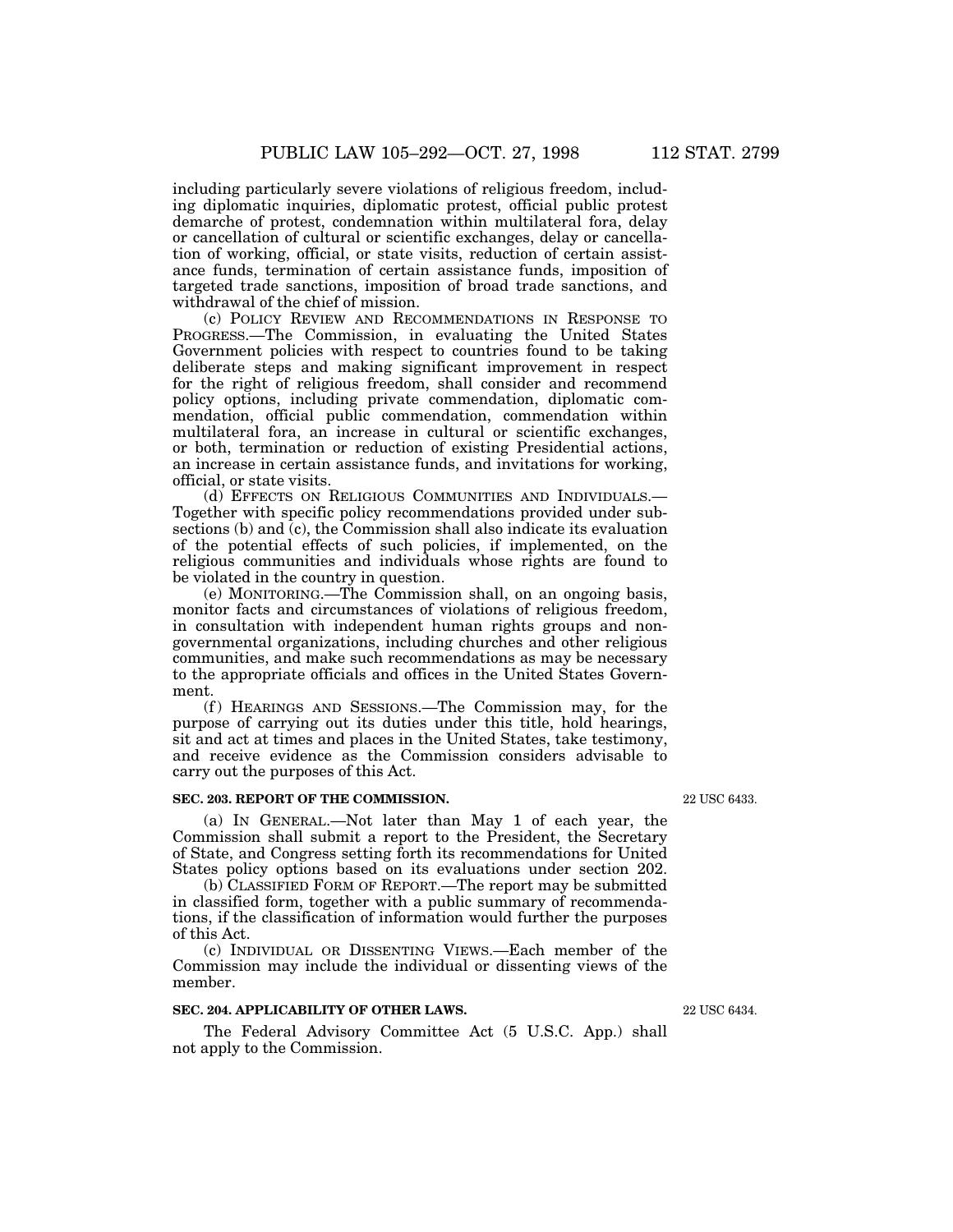22 USC 6435.

## **SEC. 205. AUTHORIZATION OF APPROPRIATIONS.**

(a) IN GENERAL.—There are authorized to be appropriated to the Commission \$3,000,000 for each of the fiscal years 1999 and 2000 to carry out the provisions of this title.

(b) AVAILABILITY OF FUNDS.—Amounts authorized to be appropriated under subparagraph (a) are authorized to remain available until expended but not later than the date of termination of the Commission.

22 USC 6436.

### **SEC. 206. TERMINATION.**

The Commission shall terminate 4 years after the initial appointment of all of the Commissioners.

# **TITLE III—NATIONAL SECURITY COUNCIL**

## **SEC. 301. SPECIAL ADVISER ON INTERNATIONAL RELIGIOUS FREE-DOM.**

Section 101 of the National Security Act of 1947 (50 U.S.C. 402) is amended by adding at the end the following new subsection:

''(i) It is the sense of the Congress that there should be within the staff of the National Security Council a Special Adviser to the President on International Religious Freedom, whose position should be comparable to that of a director within the Executive Office of the President. The Special Adviser should serve as a resource for executive branch officials, compiling and maintaining information on the facts and circumstances of violations of religious freedom (as defined in section 3 of the International Religious Freedom Act of 1998), and making policy recommendations. The Special Adviser should serve as liaison with the Ambassador at Large for International Religious Freedom, the United States Commission on International Religious Freedom, Congress and, as advisable, religious nongovernmental organizations.''.

# **TITLE IV—PRESIDENTIAL ACTIONS**

# **Subtitle I—Targeted Responses to Violations of Religious Freedom Abroad**

22 USC 6441.

### **SEC. 401. PRESIDENTIAL ACTIONS IN RESPONSE TO VIOLATIONS OF RELIGIOUS FREEDOM.**

(a) RESPONSE TO VIOLATIONS OF RELIGIOUS FREEDOM.—

(1) IN GENERAL.—

(A) UNITED STATES POLICY.—It shall be the policy of the United States—

(i) to oppose violations of religious freedom that are or have been engaged in or tolerated by the governments of foreign countries; and

(ii) to promote the right to freedom of religion in those countries through the actions described in subsection (b).

(B) REQUIREMENT OF PRESIDENTIAL ACTION.—For each foreign country the government of which engages in or tolerates violations of religious freedom, the President shall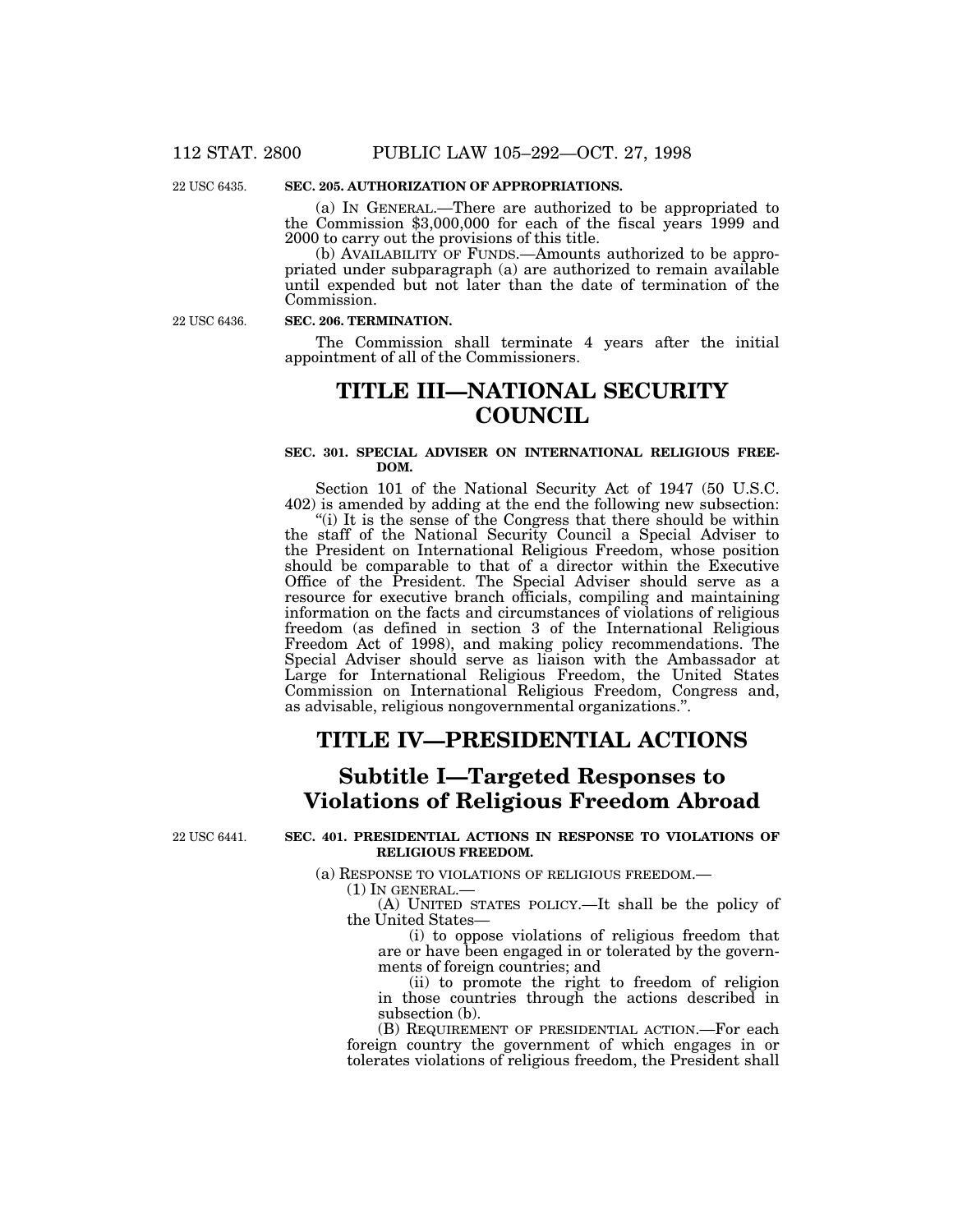oppose such violations and promote the right to freedom of religion in that country through the actions described in subsection (b).

(2) BASIS OF ACTIONS.—Each action taken under paragraph (1)(B) shall be based upon information regarding violations of religious freedom, as described in the latest Country Reports on Human Rights Practices, the Annual Report and Executive Summary, and on any other evidence available, and shall take into account any findings or recommendations by the Commission with respect to the foreign country.

(b) PRESIDENTIAL ACTIONS.—

(1) IN GENERAL.—Subject to paragraphs (2) and (3), the President, in consultation with the Secretary of State, the Ambassador at Large, the Special Adviser, and the Commission, shall, as expeditiously as practicable in response to the violations described in subsection (a) by the government of a foreign country—

(A) take one or more of the actions described in paragraphs  $(1)$  through  $(15)$  of section  $405(a)$  (or commensurate action in substitution thereto) with respect to such country; or

(B) negotiate and enter into a binding agreement with the government of such country, as described in section  $405(\overline{c})$ .

(2) DEADLINE FOR ACTIONS.—Not later than September 1 of each year, the President shall take action under any of paragraphs (1) through (15) of section 405(a) (or commensurate action in substitution thereto) with respect to each foreign country the government of which has engaged in or tolerated violations of religious freedom at any time since September 1 of the preceding year, except that in the case of action under any of paragraphs (9) through (15) of section 405(a) (or commensurate action in substitution thereto)—

(A) the action may only be taken after the requirements of sections 403 and 404 have been satisfied; and

(B) the September 1 limitation shall not apply.

(3) AUTHORITY FOR DELAY OF PRESIDENTIAL ACTIONS.—The President may delay action under paragraph (2) described in any of paragraphs  $(9)$  through  $(15)$  of section  $405(a)$  (or commensurate action in substitution thereto) if he determines and certifies to Congress that a single, additional period of time, not to exceed 90 days, is necessary pursuant to the same provisions applying to countries of particular concern for religious freedom under section 402(c)(3).

(c) IMPLEMENTATION.—

(1) IN GENERAL.—In carrying out subsection (b), the President shall—

(A) take the action or actions that most appropriately respond to the nature and severity of the violations of religious freedom;

(B) seek to the fullest extent possible to target action as narrowly as practicable with respect to the agency or instrumentality of the foreign government, or specific officials thereof, that are responsible for such violations; and

(C) when appropriate, make every reasonable effort to conclude a binding agreement concerning the cessation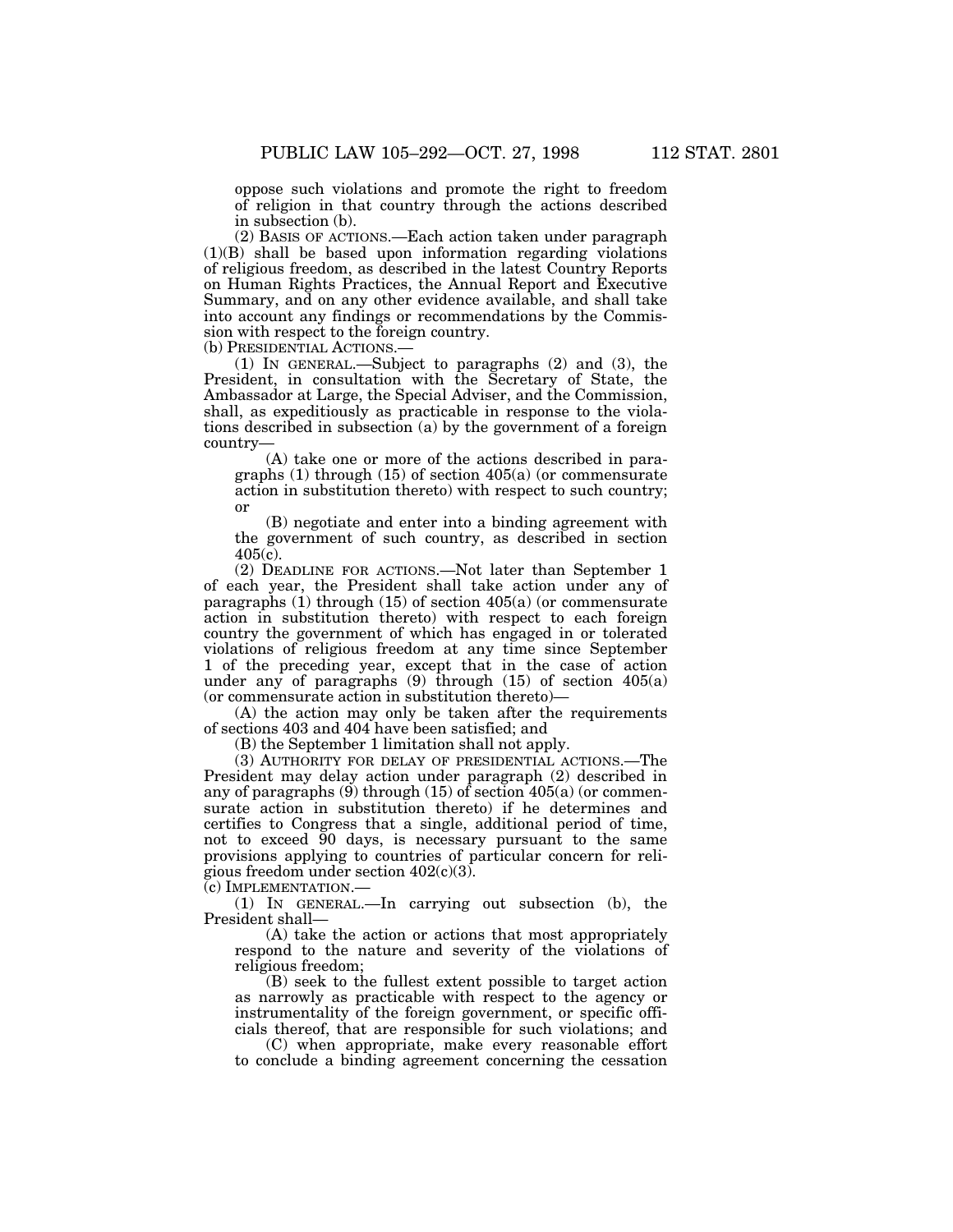of such violations in countries with which the United States has diplomatic relations.

(2) GUIDELINES FOR PRESIDENTIAL ACTIONS.—In addition to the guidelines under paragraph (1), the President, in determining whether to take a Presidential action under paragraphs (9) through (15) of section 405(a) (or commensurate action in substitution thereto), shall seek to minimize any adverse impact on—

(A) the population of the country whose government is targeted by the Presidential action or actions; and

(B) the humanitarian activities of United States and foreign nongovernmental organizations in such country.

22 USC 6442.

## **SEC. 402. PRESIDENTIAL ACTIONS IN RESPONSE TO PARTICULARLY SEVERE VIOLATIONS OF RELIGIOUS FREEDOM.**

(a) RESPONSE TO PARTICULARLY SEVERE VIOLATIONS OF RELIGIOUS FREEDOM.—

(1) UNITED STATES POLICY.—It shall be the policy of the United States—

(A) to oppose particularly severe violations of religious freedom that are or have been engaged in or

tolerated by the governments of foreign countries; and (B) to promote the right to freedom of religion in those countries through the actions described in

subsection (c).

(2) REQUIREMENT OF PRESIDENTIAL ACTION.—Whenever the President determines that the government of a foreign country has engaged in or tolerated particularly severe violations of religious freedom, the President shall oppose such violations and promote the right to religious freedom through one or more of the actions described in subsection (c).

(b) DESIGNATIONS OF COUNTRIES OF PARTICULAR CONCERN FOR RELIGIOUS FREEDOM.—

(1) ANNUAL REVIEW.—

(A) IN GENERAL.—Not later than September 1 of each year, the President shall review the status of religious freedom in each foreign country to determine whether the government of that country has engaged in or tolerated particularly severe violations of religious freedom in that country during the preceding 12 months or since the date of the last review of that country under this subparagraph, whichever period is longer. The President shall designate each country the government of which has engaged in or tolerated violations described in this subparagraph as a country of particular concern for religious freedom.

(B) BASIS OF REVIEW.—Each review conducted under subparagraph (A) shall be based upon information contained in the latest Country Reports on Human Rights Practices, the Annual Report, and on any other evidence available and shall take into account any findings or recommendations by the Commission with respect to the foreign country.

(C) IMPLEMENTATION.—Any review under subparagraph (A) of a foreign country may take place singly or jointly with the review of one or more countries and may take place at any time prior to September 1 of the respective year.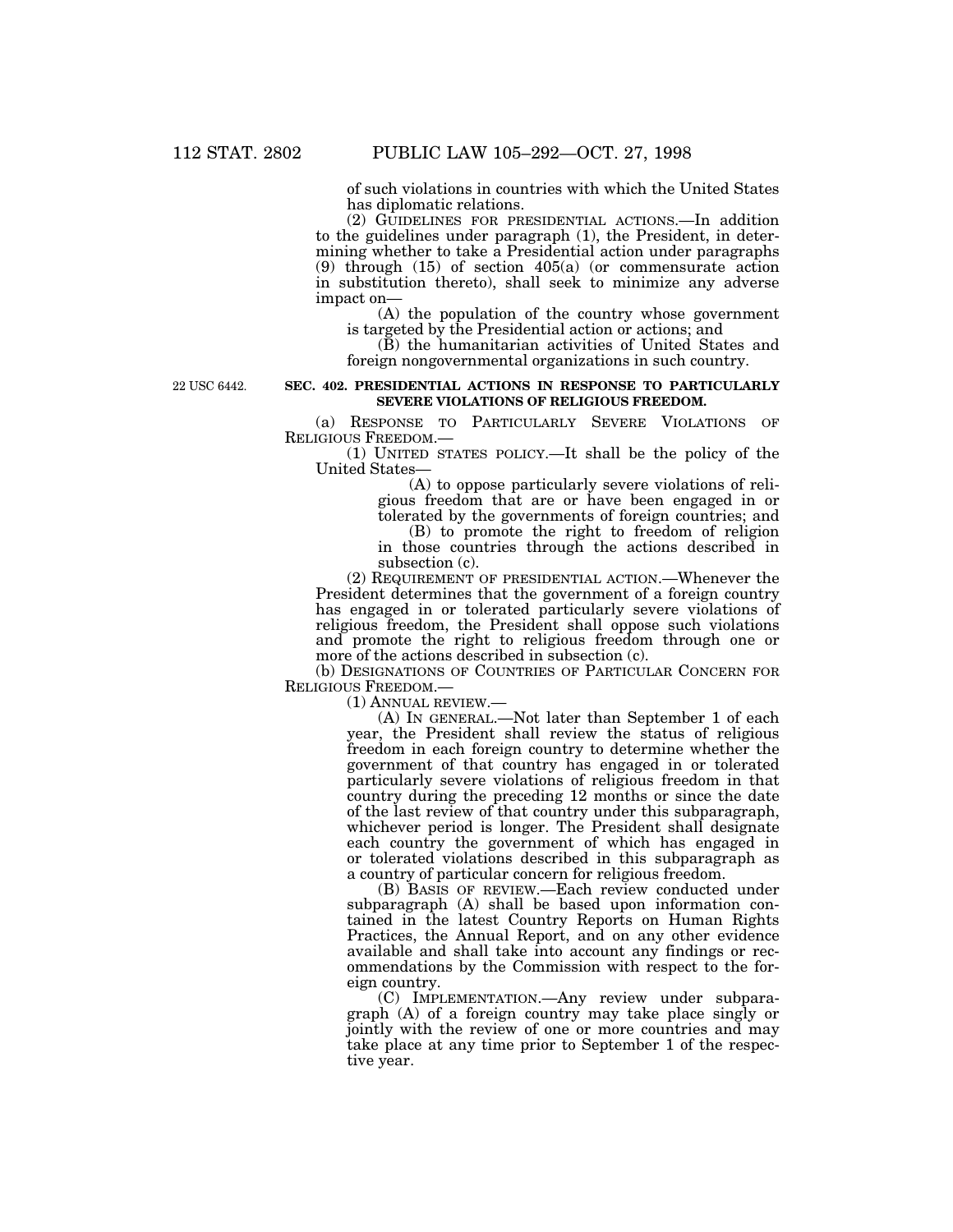(2) DETERMINATIONS OF RESPONSIBLE PARTIES.—For the government of each country designated as a country of particular concern for religious freedom under paragraph  $(1)$  $(A)$ , the President shall seek to determine the agency or instrumentality thereof and the specific officials thereof that are responsible for the particularly severe violations of religious freedom engaged in or tolerated by that government in order to appropriately target Presidential actions under this section in response.

(3) CONGRESSIONAL NOTIFICATION.—Whenever the President designates a country as a country of particular concern for religious freedom under paragraph  $(1)(A)$ , the President shall, as soon as practicable after the designation is made, transmit to the appropriate congressional committees—

(A) the designation of the country, signed by the President; and

(B) the identification, if any, of responsible parties determined under paragraph (2).

(c) PRESIDENTIAL ACTIONS WITH RESPECT TO COUNTRIES OF PARTICULAR CONCERN FOR RELIGIOUS FREEDOM.—

(1) IN GENERAL.—Subject to paragraphs (2), (3), and (4) with respect to each country of particular concern for religious freedom designated under subsection (b)(1)(A), the President shall, after the requirements of sections 403 and 404 have been satisfied, but not later than 90 days (or 180 days in case of a delay under paragraph (3)) after the date of designation of the country under that subsection, carry out one or more of the following actions under subparagraph (A) or subparagraph (B):

(A) PRESIDENTIAL ACTIONS.—One or more of the Presidential actions described in paragraphs (9) through (15) of section 405(a), as determined by the President.

(B) COMMENSURATE ACTIONS.—Commensurate action

in substitution to any action described in subparagraph  $(A)$ .

(2) SUBSTITUTION OF BINDING AGREEMENTS.—

(A) IN GENERAL.—In lieu of carrying out action under paragraph (1), the President may conclude a binding agreement with the respective foreign government as described in section  $405(c)$ . The existence of a binding agreement under this paragraph with a foreign government may be considered by the President prior to making any determination or taking any action under this title.

(B) STATUTORY CONSTRUCTION.—Nothing in this paragraph may be construed to authorize the entry of the United States into an agreement covering matters outside the scope of violations of religious freedom.

(3) AUTHORITY FOR DELAY OF PRESIDENTIAL ACTIONS.—If, on or before the date that the President is required (but for this paragraph) to take action under paragraph (1), the President determines and certifies to Congress that a single, additional period of time not to exceed 90 days is necessary—

(A) for a continuation of negotiations that have been commenced with the government of that country to bring about a cessation of the violations by the foreign country;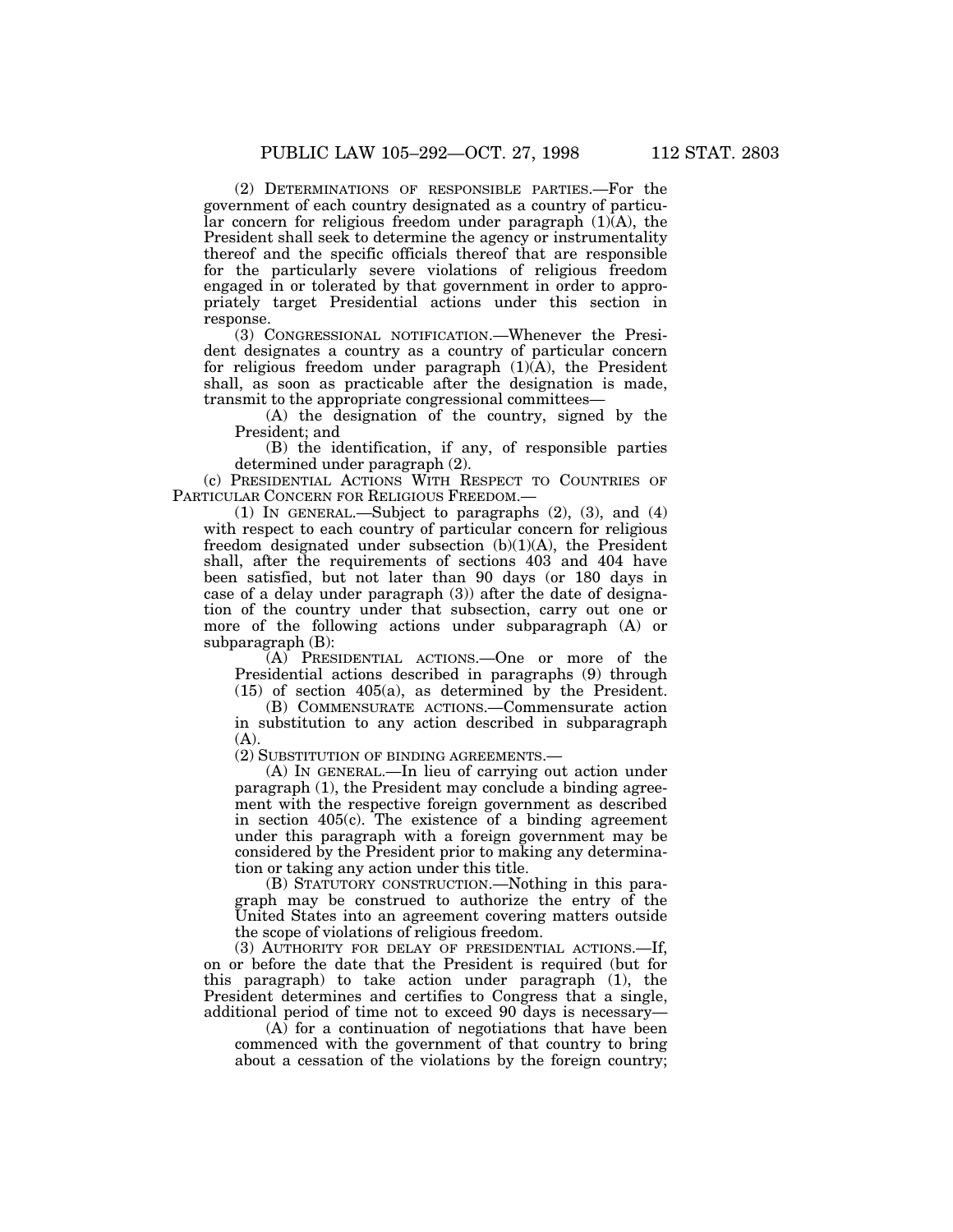(B) for a continuation of multilateral negotiations into which the United States has entered to bring about a cessation of the violations by the foreign country;

(C)(i) for a review of corrective action taken by the foreign country after designation of such country as a country of particular concern; or

(ii) in anticipation that corrective action will be taken by the foreign country during the 90-day period,

then the President shall not be required to take action until the expiration of that period of time.

(4) EXCEPTION FOR ONGOING PRESIDENTIAL ACTION.—The President shall not be required to take action pursuant to this subsection in the case of a country of particular concern for religious freedom, if with respect to such country—

(A) the President has taken action pursuant to this Act in a preceding year;

(B) such action is in effect at the time the country is designated as a country of particular concern for religious freedom under this section;

(C) the President reports to Congress the information described in section  $40\overline{4}(a)(1)$ ,  $(2)$ ,  $(\overline{3})$ , and  $(4)$  regarding the actions in effect with respect to the country; and

(D) at the time the President determines a country to be a country of particular concern, if that country is already subject to multiple, broad-based sanctions imposed in significant part in response to human rights abuses, and such sanctions are ongoing, the President may determine that one or more of these sanctions also satisfies the requirements of this subsection. In a report to Congress pursuant to section  $404(a)(1)$ ,  $(2)$ ,  $(3)$ , and  $(4)$ , and, as applicable, to section 408, the President must designate the specific sanction or sanctions which he determines satisfy the requirements of this subsection. The sanctions so designated shall remain in effect subject to section 409 of this Act.

(d) STATUTORY CONSTRUCTION.—A determination under this Act, or any amendment made by this Act, that a foreign country has engaged in or tolerated particularly severe violations of religious freedom shall not be construed to require the termination of assistance or other activities with respect to that country under any other provision of law, including section 116 or 502B of the Foreign Assistance Act of 1961 (22 U.S.C. 2151n, 2304).

22 USC 6443.

### **SEC. 403. CONSULTATIONS.**

(a) IN GENERAL.—As soon as practicable after the President decides to take action under section 401 in response to violations of religious freedom and the President decides to take action under paragraphs  $(9)$  through  $(15)$  of section  $405(a)$  (or commensurate action in substitution thereto) with respect to that country, or not later than 90 days after the President designates a country as a country of particular concern for religious freedom under section 402, as the case may be, the President shall carry out the consultations required in this section.

(b) DUTY TO CONSULT WITH FOREIGN GOVERNMENTS PRIOR TO TAKING PRESIDENTIAL ACTIONS.—

(1) IN GENERAL.—The President shall—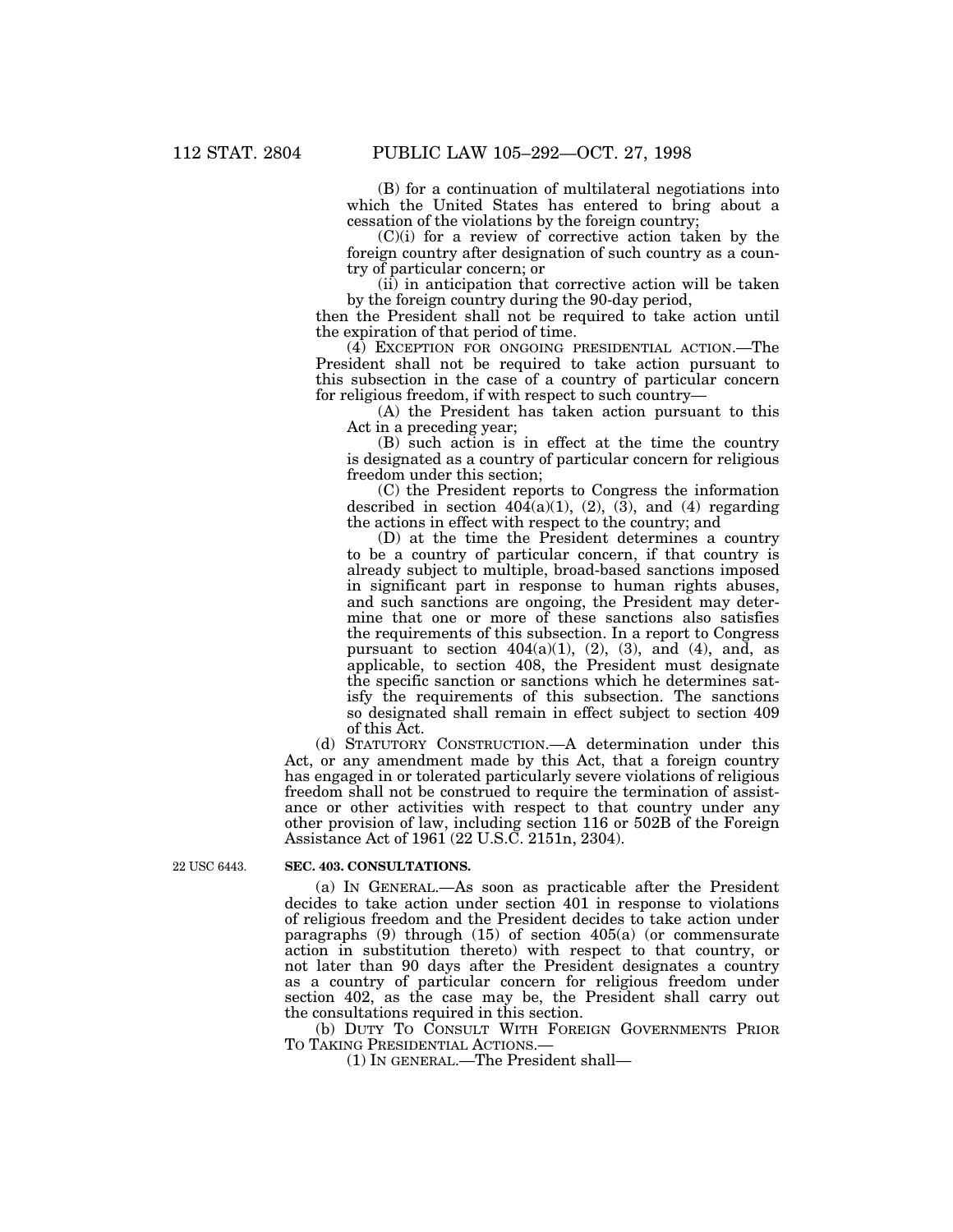(A) request consultation with the government of such country regarding the violations giving rise to designation of that country as a country of particular concern for religious freedom or to Presidential action under section 401; and

(B) if agreed to, enter into such consultations, privately or publicly.

(2) USE OF MULTILATERAL FORA.—If the President determines it to be appropriate, such consultations may be sought and may occur in a multilateral forum, but, in any event, the President shall consult with appropriate foreign governments for the purposes of achieving a coordinated international policy on actions that may be taken with respect to a country described in subsection (a), prior to implementing any such action.

(3) ELECTION OF NONDISCLOSURE OF NEGOTIATIONS TO PUBLIC.—If negotiations are undertaken or an agreement is concluded with a foreign government regarding steps to cease the pattern of violations by that government, and if public disclosure of such negotiations or agreement would jeopardize the negotiations or the implementation of such agreement, as the case may be, the President may refrain from disclosing such negotiations and such agreement to the public, except that the President shall inform the appropriate congressional committees of the nature and extent of such negotiations and any agreement reached.

(c) DUTY TO CONSULT WITH HUMANITARIAN ORGANIZATIONS.— The President should consult with appropriate humanitarian and religious organizations concerning the potential impact of United States policies to promote freedom of religion in countries described in subsection (a).

(d) DUTY TO CONSULT WITH UNITED STATES INTERESTED PARTIES.—The President shall, as appropriate, consult with United States interested parties as to the potential impact of intended Presidential action or actions in countries described in subsection (a) on economic or other interests of the United States.

### **SEC. 404. REPORT TO CONGRESS.**

(a) IN GENERAL.—Subject to subsection (b), not later than 90 days after the President decides to take action under section 401 in response to violations of religious freedom and the President decides to take action under paragraphs (9) through (15) of section 405(a) (or commensurate action in substitution thereto) with respect to that country, or not later than 90 days after the President designates a country as a country of particular concern for religious freedom under section 402, as the case may be, the President shall submit a report to Congress containing the following:

(1) IDENTIFICATION OF PRESIDENTIAL ACTIONS.—An identification of the Presidential action or actions described in paragraphs (9) through (15) of section 405(a) (or commensurate action in substitution thereto) to be taken with respect to the foreign country.

(2) DESCRIPTION OF VIOLATIONS.—A description of the violations giving rise to the Presidential action or actions to be taken.

(3) PURPOSE OF PRESIDENTIAL ACTIONS.—A description of the purpose of the Presidential action or actions.

22 USC 6444.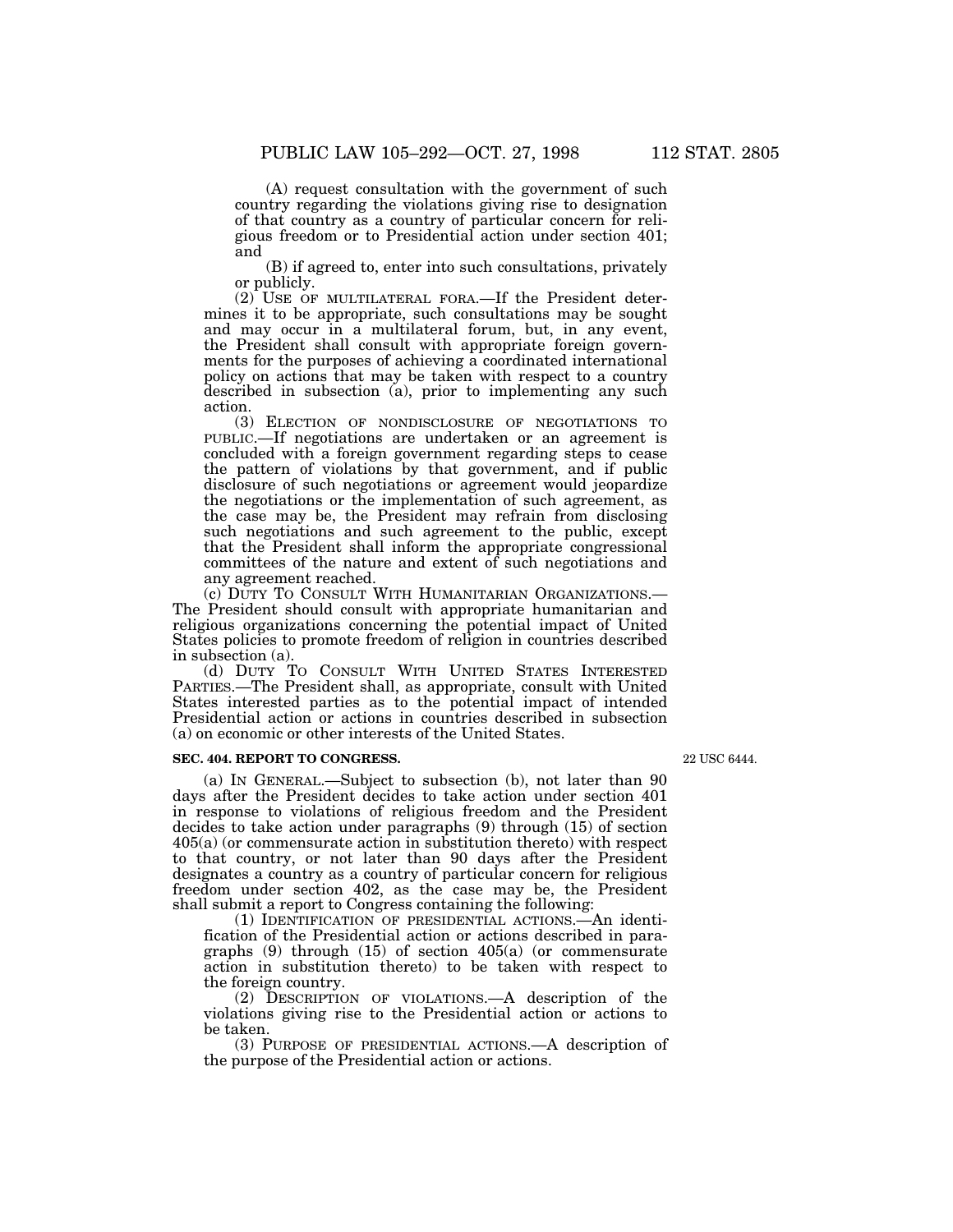(4) EVALUATION.— (A) DESCRIPTION.—An evaluation, in consultation with the Secretary of State, the Ambassador at Large, the Commission, the Special Adviser, the parties described in section  $403(c)$  and  $(d)$ , and whoever else the President deems appropriate, of—

(i) the impact upon the foreign government;

(ii) the impact upon the population of the country; and

(iii) the impact upon the United States economy and other interested parties.

(B) AUTHORITY TO WITHHOLD DISCLOSURE.—The President may withhold part or all of such evaluation from the public but shall provide the entire evaluation to Congress.

(5) STATEMENT OF POLICY OPTIONS.—A statement that noneconomic policy options designed to bring about cessation of the particularly severe violations of religious freedom have reasonably been exhausted, including the consultations required in section 403.

(6) DESCRIPTION OF MULTILATERAL NEGOTIATIONS.—A description of multilateral negotiations sought or carried out, if appropriate and applicable.

(b) DELAY IN TRANSMITTAL OF REPORT.—If, on or before the date that the President is required (but for this subsection) to submit a report under subsection (a) to Congress, the President determines and certifies to Congress that a single, additional period of time not to exceed 90 days is necessary pursuant to section  $401(b)(3)$  or  $402(c)(3)$ , then the President shall not be required to submit the report to Congress until the expiration of that period of time.

22 USC 6445.

### **SEC. 405. DESCRIPTION OF PRESIDENTIAL ACTIONS.**

(a) DESCRIPTION OF PRESIDENTIAL ACTIONS.—Except as provided in subsection (d), the Presidential actions referred to in this subsection are the following:

(1) A private demarche.

(2) An official public demarche.

(3) A public condemnation.

(4) A public condemnation within one or more multilateral fora.

(5) The delay or cancellation of one or more scientific exchanges.

(6) The delay or cancellation of one or more cultural exchanges.

(7) The denial of one or more working, official, or state visits.

(8) The delay or cancellation of one or more working, official, or state visits.

(9) The withdrawal, limitation, or suspension of United States development assistance in accordance with section 116 of the Foreign Assistance Act of 1961.

(10) Directing the Export-Import Bank of the United States, the Overseas Private Investment Corporation, or the Trade and Development Agency not to approve the issuance of any (or a specified number of) guarantees, insurance, extensions of credit, or participations in the extension of credit with respect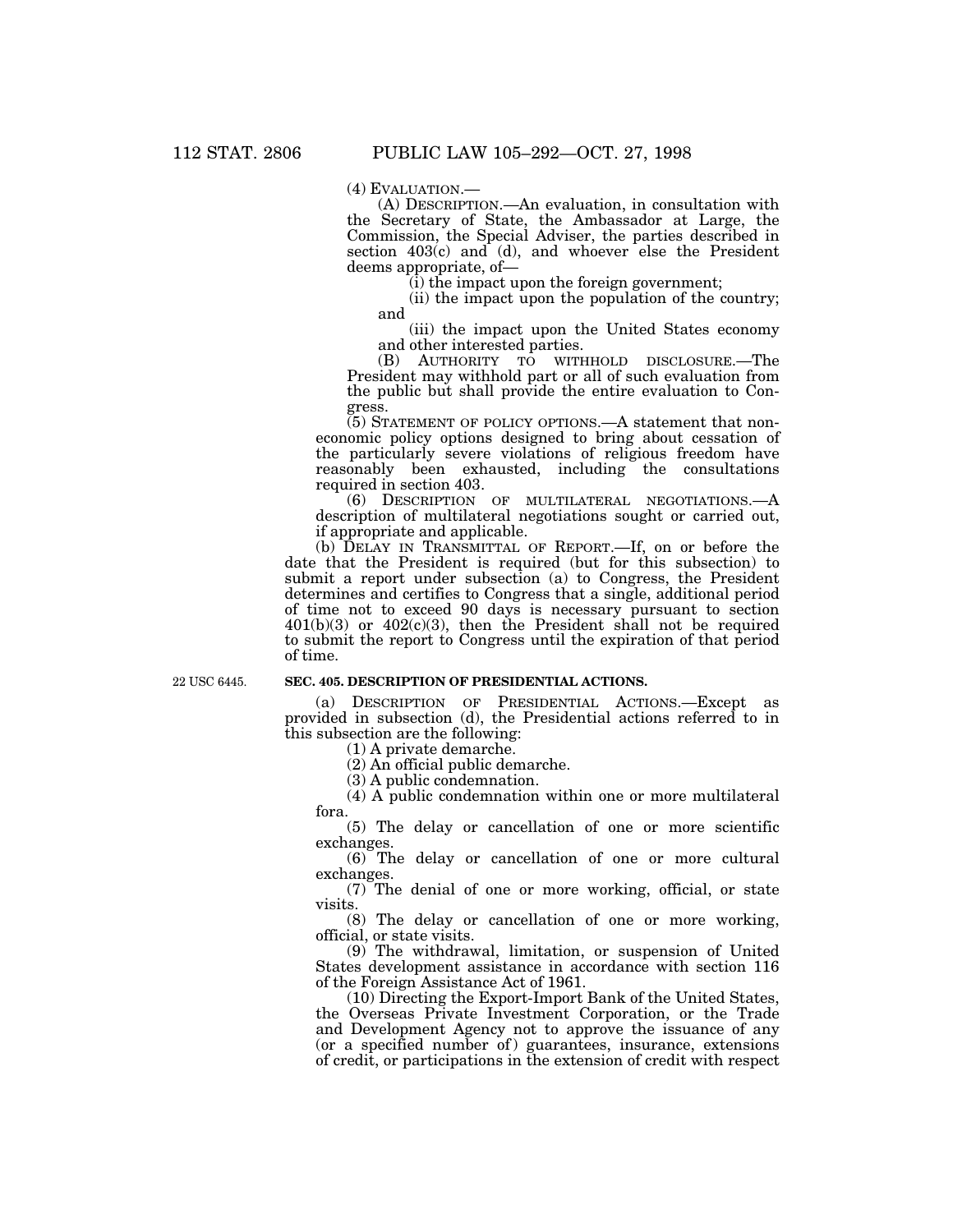to the specific government, agency, instrumentality, or official found or determined by the President to be responsible for violations under section 401 or 402.

(11) The withdrawal, limitation, or suspension of United States security assistance in accordance with section 502B of the Foreign Assistance Act of 1961.

(12) Consistent with section 701 of the International Financial Institutions Act of 1977, directing the United States executive directors of international financial institutions to oppose and vote against loans primarily benefiting the specific foreign government, agency, instrumentality, or official found or determined by the President to be responsible for violations under section 401 or 402.

(13) Ordering the heads of the appropriate United States agencies not to issue any (or a specified number of) specific licenses, and not to grant any other specific authority (or a specified number of authorities), to export any goods or technology to the specific foreign government, agency, instrumentality, or official found or determined by the President to be responsible for violations under section 401 or 402, under—

(A) the Export Administration Act of 1979;

(B) the Arms Export Control Act;

(C) the Atomic Energy Act of 1954; or

(D) any other statute that requires the prior review and approval of the United States Government as a condition for the export or reexport of goods or services.

(14) Prohibiting any United States financial institution from making loans or providing credits totaling more than \$10,000,000 in any 12-month period to the specific foreign government, agency, instrumentality, or official found or determined by the President to be responsible for violations under section 401 or 402.

(15) Prohibiting the United States Government from procuring, or entering into any contract for the procurement of, any goods or services from the foreign government, entities, or officials found or determined by the President to be responsible for violations under section 401 or 402.

(b) COMMENSURATE ACTION.—Except as provided in subsection (d), the President may substitute any other action authorized by law for any action described in paragraphs (1) through (15) of subsection (a) if such action is commensurate in effect to the action substituted and if the action would further the policy of the United States set forth in section 2(b) of this Act. The President shall seek to take all appropriate and feasible actions authorized by law to obtain the cessation of the violations. If commensurate action is taken, the President shall report such action, together with an explanation for taking such action, to the appropriate congressional committees.

(c) BINDING AGREEMENTS.—The President may negotiate and enter into a binding agreement with a foreign government that obligates such government to cease, or take substantial steps to address and phase out, the act, policy, or practice constituting the violation of religious freedom. The entry into force of a binding agreement for the cessation of the violations shall be a primary objective for the President in responding to a foreign government that has engaged in or tolerated particularly severe violations of religious freedom.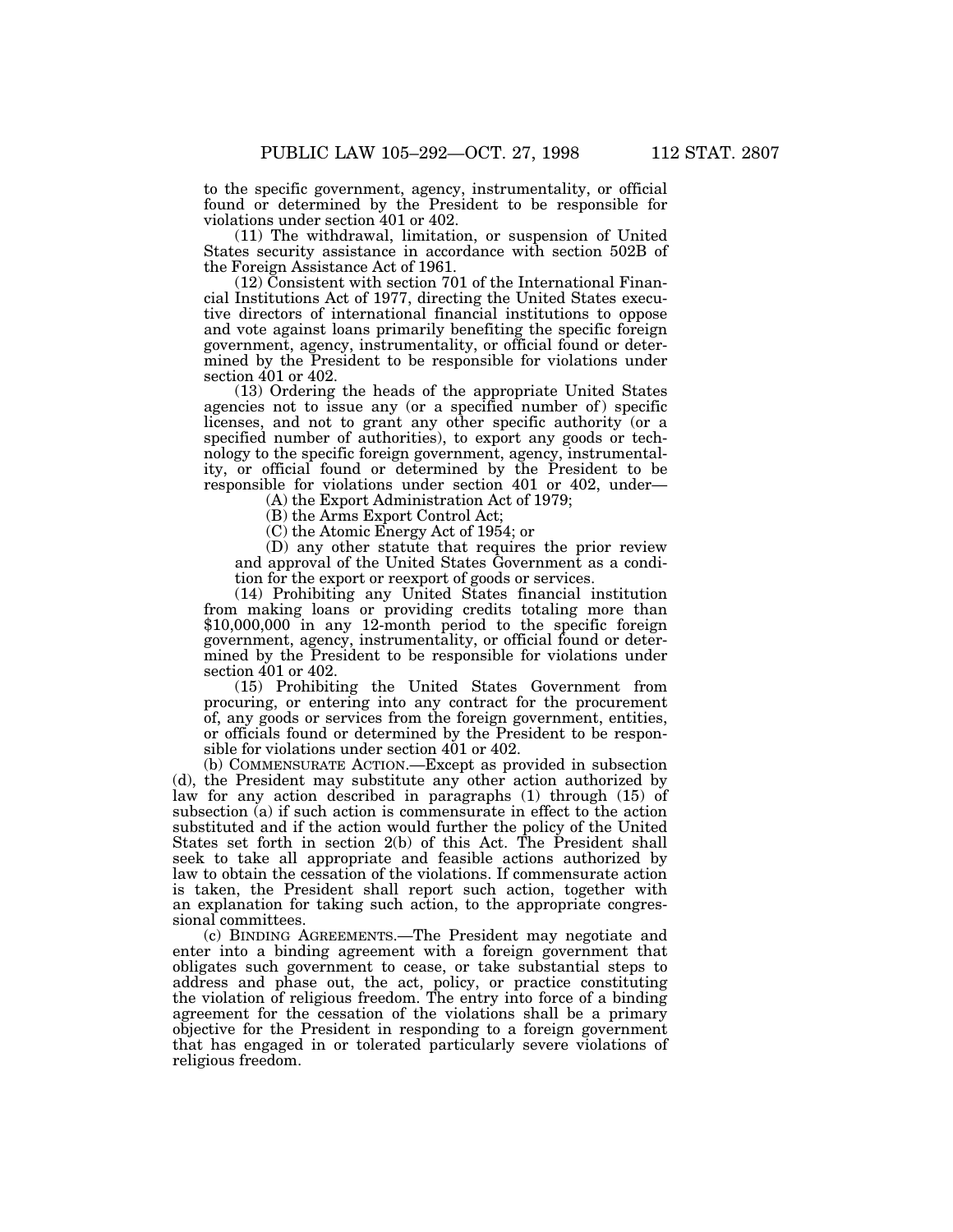(d) EXCEPTIONS.—Any action taken pursuant to subsection (a) or (b) may not prohibit or restrict the provision of medicine, medical equipment or supplies, food, or other humanitarian assistance.

22 USC 6446.

## **SEC. 406. EFFECTS ON EXISTING CONTRACTS.**

The President shall not be required to apply or maintain any Presidential action under this subtitle—

(1) in the case of procurement of defense articles or defense services—

(A) under existing contracts or subcontracts, including the exercise of options for production quantities, to satisfy requirements essential to the national security of the United States;

(B) if the President determines in writing and so reports to Congress that the person or other entity to which the Presidential action would otherwise be applied is a sole source supplier of the defense articles or services, that the defense articles or services are essential, and that alternative sources are not readily or reasonably available; or

(C) if the President determines in writing and so reports to Congress that such articles or services are essential to the national security under defense coproduction agreements; or

(2) to products or services provided under contracts entered into before the date on which the President publishes his intention to take the Presidential action.

22 USC 6447.

### **SEC. 407. PRESIDENTIAL WAIVER.**

(a) IN GENERAL.—Subject to subsection (b), the President may waive the application of any of the actions described in paragraphs (9) through  $(15)$  of section  $405(a)$  (or commensurate action in substitution thereto) with respect to a country, if the President determines and so reports to the appropriate congressional committees that—

(1) the respective foreign government has ceased the violations giving rise to the Presidential action;

(2) the exercise of such waiver authority would further the purposes of this Act; or

(3) the important national interest of the United States requires the exercise of such waiver authority.

(b) CONGRESSIONAL NOTIFICATION.—Not later than the date of the exercise of a waiver under subsection (a), the President shall notify the appropriate congressional committees of the waiver or the intention to exercise the waiver, together with a detailed justification thereof.

### **SEC. 408. PUBLICATION IN FEDERAL REGISTER.**

(a) IN GENERAL.—Subject to subsection (b), the President shall cause to be published in the Federal Register the following:

(1) DETERMINATIONS OF GOVERNMENTS, OFFICIALS, AND ENTITIES OF PARTICULAR CONCERN.—Any designation of a country of particular concern for religious freedom under section  $402(b)(1)$ , together with, when applicable and to the extent practicable, the identities of the officials or entities determined to be responsible for the violations under section  $402(b)(2)$ .

(2) PRESIDENTIAL ACTIONS.—A description of any Presidential action under paragraphs (9) through (15) of section

22 USC 6448.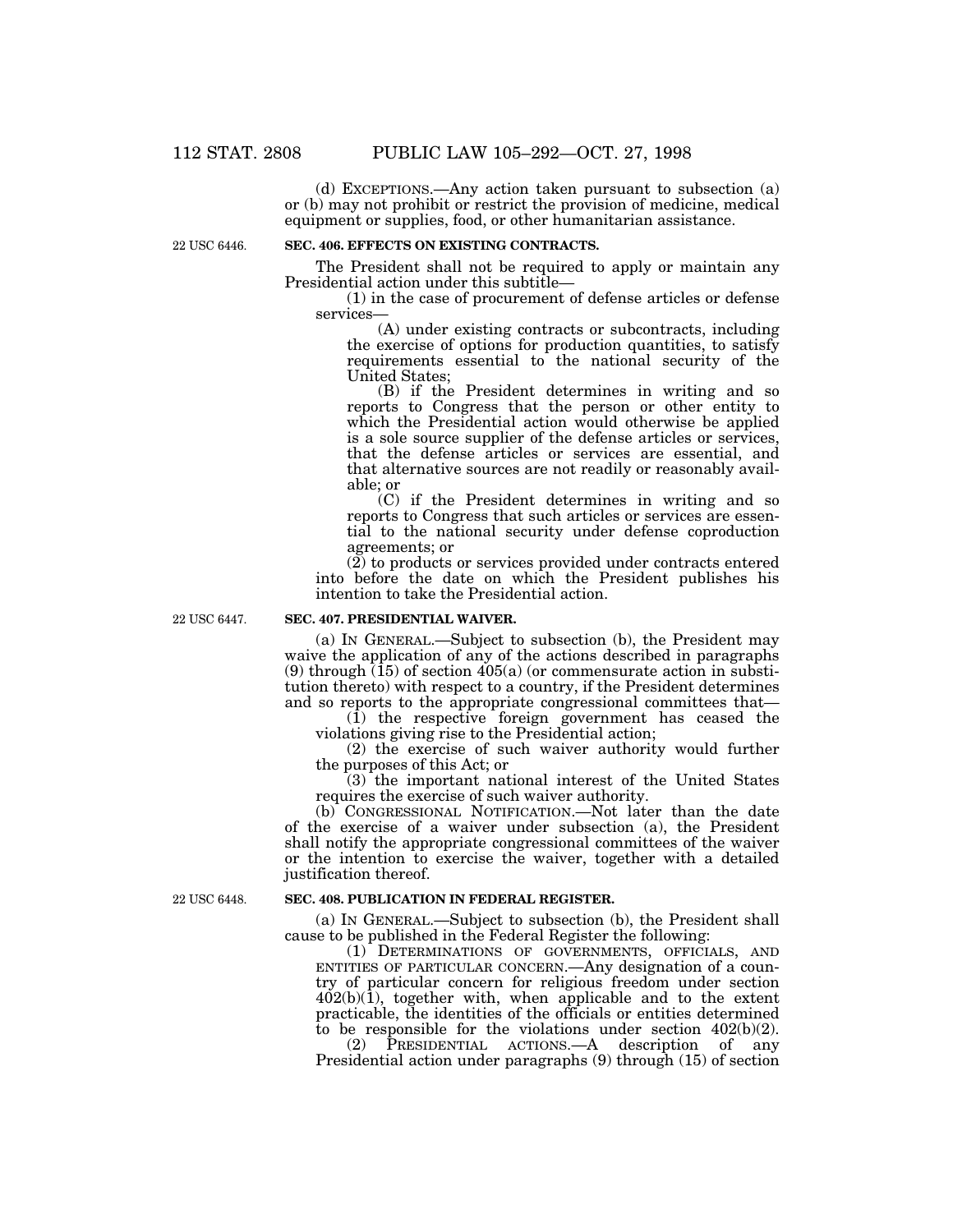405(a) (or commensurate action in substitution thereto) and the effective date of the Presidential action.

(3) DELAYS IN TRANSMITTAL OF PRESIDENTIAL ACTION REPORTS.—Any delay in transmittal of a Presidential action report, as described in section 404(b).

(4) WAIVERS.—Any waiver under section 407.

(b) LIMITED DISCLOSURE OF INFORMATION.—The President may limit publication of information under this section in the same manner and to the same extent as the President may limit the publication of findings and determinations described in section  $654(c)$  of the Foreign Assistance Act of 1961 (22 U.S.C. 2414(c)), if the President determines that the publication of information under this section—

(1) would be harmful to the national security of the United States; or

(2) would not further the purposes of this Act.

### **SEC. 409. TERMINATION OF PRESIDENTIAL ACTIONS.**

22 USC 6449

Any Presidential action taken under this Act with respect to a foreign country shall terminate on the earlier of the following dates:

(1) TERMINATION DATE.—Within 2 years of the effective date of the Presidential action unless expressly reauthorized by law.

(2) FOREIGN GOVERNMENT ACTIONS.—Upon the determination by the President, in consultation with the Commission, and certification to Congress that the foreign government has ceased or taken substantial and verifiable steps to cease the particularly severe violations of religious freedom.

### **SEC. 410. PRECLUSION OF JUDICIAL REVIEW.**

No court shall have jurisdiction to review any Presidential determination or agency action under this Act or any amendment made by this Act.

# **Subtitle II—Strengthening Existing Law**

### **SEC. 421. UNITED STATES ASSISTANCE.**

(a) IMPLEMENTATION OF PROHIBITION ON ECONOMIC ASSIST- ANCE.—Section 116(c) of the Foreign Assistance Act of 1961 (22 U.S.C. 2151n(c)) is amended—

 $(1)$  in the text above paragraph  $(1)$ , by inserting "and in consultation with the Ambassador at Large for International Religious Freedom" after "Labor";

 $(2)$  by striking "and" at the end of paragraph  $(1)$ ;

(3) by striking the period at the end of paragraph (2) and inserting ''; and''; and

(4) by adding at the end the following new paragraph: ''(3) whether the government—

"(A) has engaged in or tolerated particularly severe violations of religious freedom, as defined in section 3 of the International Religious Freedom Act of 1998; or

''(B) has failed to undertake serious and sustained efforts to combat particularly severe violations of religious freedom (as defined in section 3 of the International Religious Freedom Act of 1998), when such efforts could have been reasonably undertaken.''.

22 USC 6450.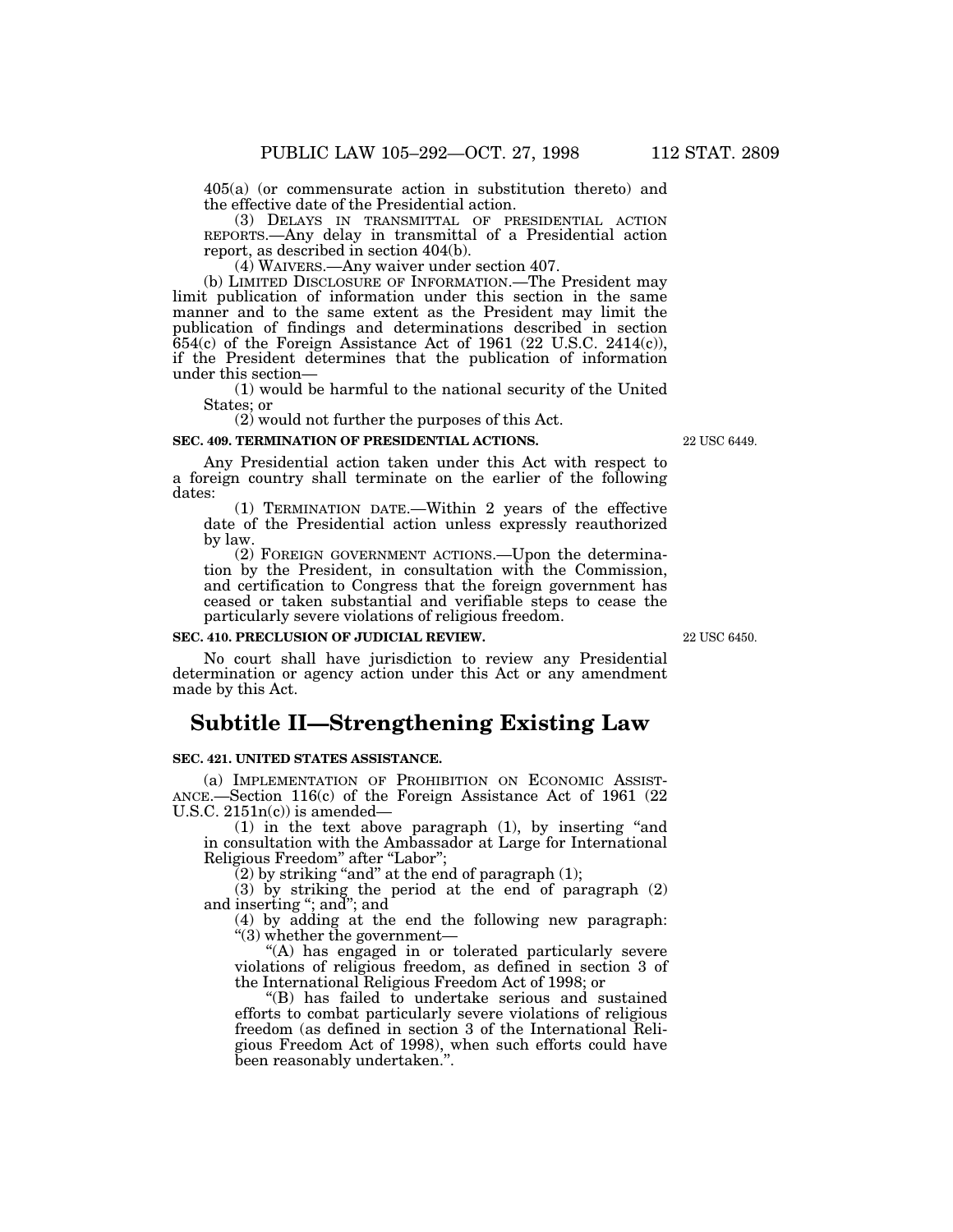(b) IMPLEMENTATION OF PROHIBITION ON MILITARY ASSIST-ANCE.—Section 502B(a) of the Foreign Assistance Act of 1961 (22 U.S.C. 2304(a)) is amended by adding at the end the following new paragraph:

 $\mathbf{F}(4)$  In determining whether the government of a country engages in a consistent pattern of gross violations of internationally recognized human rights, the President shall give particular consideration to whether the government—

"(A) has engaged in or tolerated particularly severe violations of religious freedom, as defined in section 3 of the International Religious Freedom Act of 1998; or

''(B) has failed to undertake serious and sustained efforts to combat particularly severe violations of religious freedom when such efforts could have been reasonably undertaken.".

### **SEC. 422. MULTILATERAL ASSISTANCE.**

Section 701 of the International Financial Institutions Act (22 U.S.C. 262d) is amended by adding at the end the following new subsection:

 $(g)$  In determining whether the government of a country engages in a pattern of gross violations of internationally recognized human rights, as described in subsection (a), the President shall give particular consideration to whether a foreign government—

"(1) has engaged in or tolerated particularly severe violations of religious freedom, as defined in section 3 of the International Religious Freedom Act of 1998; or

''(2) has failed to undertake serious and sustained efforts to combat particularly severe violations of religious freedom when such efforts could have been reasonably undertaken.''.

22 USC 6461.

### **SEC. 423. EXPORTS OF CERTAIN ITEMS USED IN PARTICULARLY SEVERE VIOLATIONS OF RELIGIOUS FREEDOM.**

(a) MANDATORY LICENSING.—Notwithstanding any other provision of law, the Secretary of Commerce, with the concurrence of the Secretary of State, shall include on the list of crime control and detection instruments or equipment controlled for export and reexport under section 6(n) of the Export Administration Act of  $1979 (22 U.S.C. App. 2405(n))$ , or under any other provision of law, items being exported or reexported to countries of particular concern for religious freedom that the Secretary of Commerce, with the concurrence of the Secretary of State, and in consultation with appropriate officials including the Assistant Secretary of State for Democracy, Human Rights and Labor and the Ambassador at Large, determines are being used or are intended for use directly and in significant measure to carry out particularly severe violations of religious freedom.

(b) LICENSING BAN.—The prohibition on the issuance of a license for export of crime control and detection instruments or equipment under section 502B(a)(2) of the Foreign Assistance Act of 1961 (22 U.S.C. 2304(a)(2)) shall apply to the export and reexport of any item included pursuant to subsection (a) on the list of crime control instruments.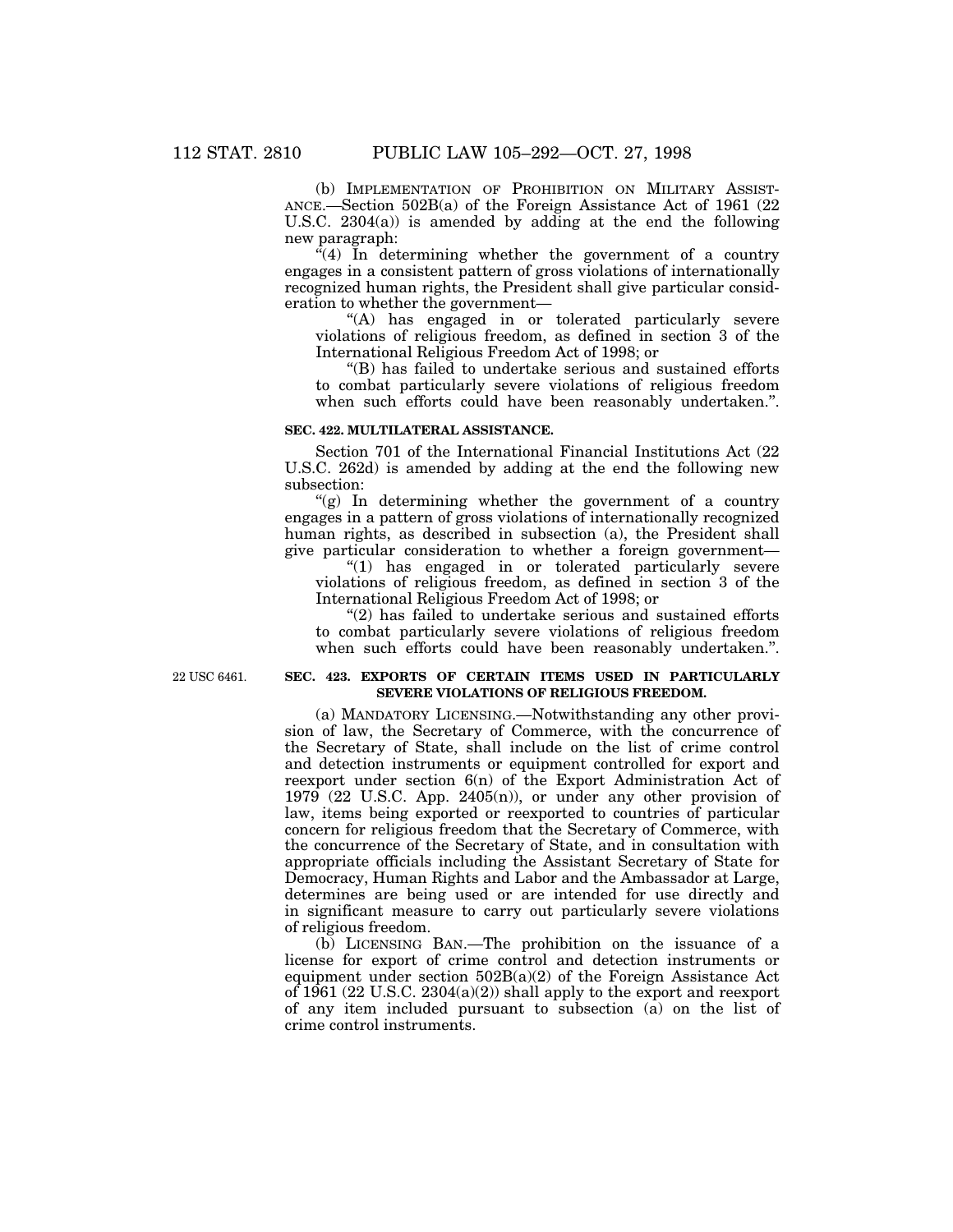# **TITLE V—PROMOTION OF RELIGIOUS FREEDOM**

# **SEC. 501. ASSISTANCE FOR PROMOTING RELIGIOUS FREEDOM.**

(a) FINDINGS.—Congress makes the following findings:

(1) In many nations where severe violations of religious freedom occur, there is not sufficient statutory legal protection for religious minorities or there is not sufficient cultural and social understanding of international norms of religious freedom.

(2) Accordingly, in the provision of foreign assistance, the United States should make a priority of promoting and developing legal protections and cultural respect for religious freedom.

(b) ALLOCATION OF FUNDS FOR INCREASED PROMOTION OF RELIGIOUS FREEDOMS.—Section 116(e) of the Foreign Assistance Act of 1961 (22 U.S.C. 2151n(e)) is amended by inserting '', including the right to free religious belief and practice'' after ''adherence to civil and political rights''.

### **SEC. 502. INTERNATIONAL BROADCASTING.**

Section 303(a) of the United States International Broadcasting Act of 1994 (22 U.S.C. 6202(a)) is amended—

 $(1)$  by striking "and" at the end of paragraph  $(6)$ ;

(2) by striking the period at the end of paragraph (7) and inserting ''; and''; and

(3) by adding at the end the following:

''(8) promote respect for human rights, including freedom of religion.''.

### **SEC. 503. INTERNATIONAL EXCHANGES.**

Section 102(b) of the Mutual Educational and Cultural Exchange Act of 1961 (22 U.S.C. 2452(b)) is amended—

(1) by striking ''and'' after paragraph (10);

(2) by striking the period at the end of paragraph (11) and inserting ''; and''; and

(3) by adding at the end the following:

 $(12)$  promoting respect for and guarantees of religious freedom abroad by interchanges and visits between the United States and other nations of religious leaders, scholars, and religious and legal experts in the field of religious freedom.''.

### **SEC. 504. FOREIGN SERVICE AWARDS.**

(a) PERFORMANCE PAY.—Section 405(d) of the Foreign Service Act of 1980 (22 U.S.C. 3965(d)) is amended by inserting after the first sentence the following: ''Such service in the promotion of internationally recognized human rights, including the right to freedom of religion, shall serve as a basis for granting awards under this section.''.

(b) FOREIGN SERVICE AWARDS.—Section 614 of the Foreign Service Act of 1980 (22 U.S.C. 4013) is amended by adding at the end the following new sentence: ''Distinguished, meritorious service in the promotion of internationally recognized human rights, including the right to freedom of religion, shall serve as a basis for granting awards under this section.''.

21 USC 2151n note.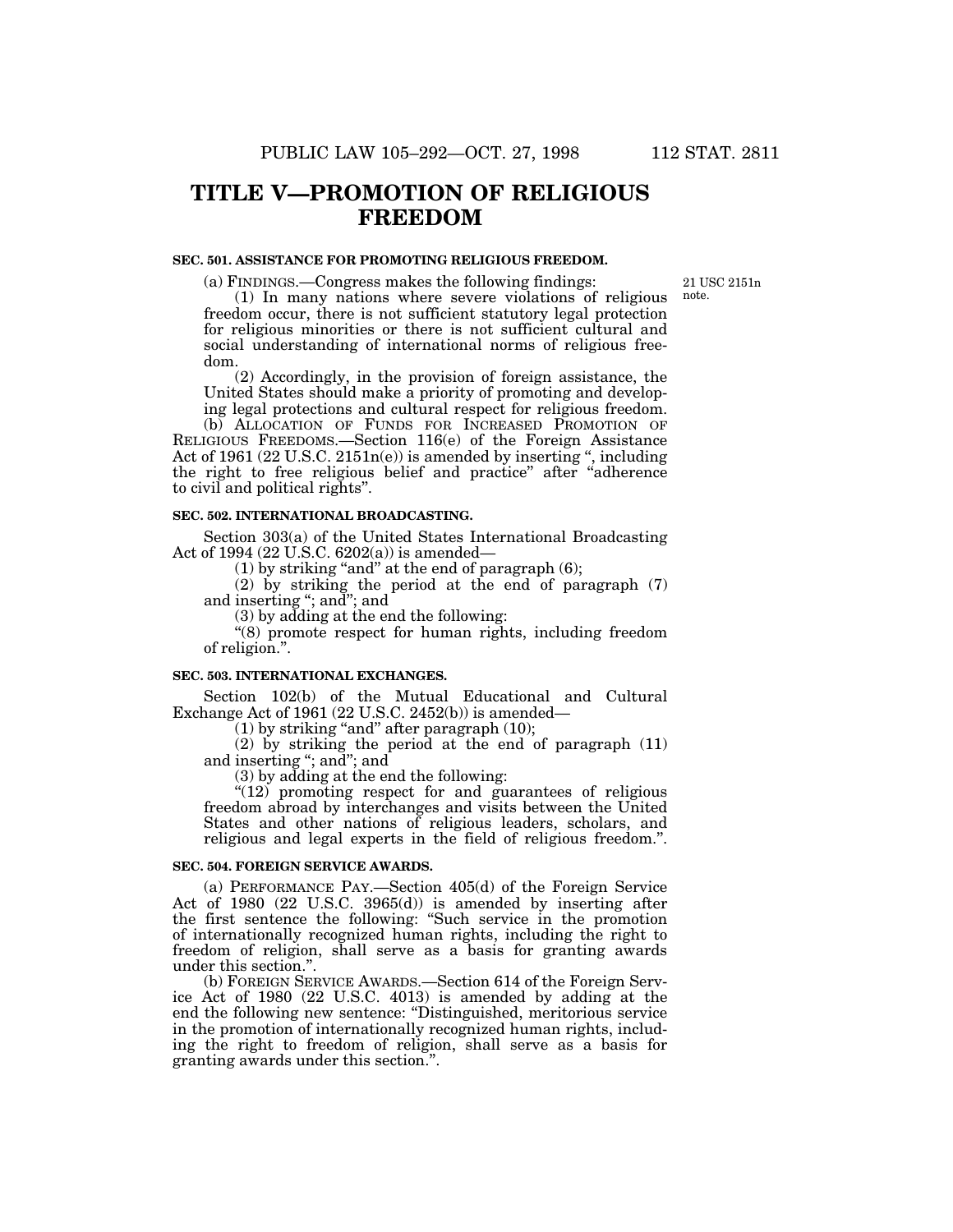# **TITLE VI—REFUGEE, ASYLUM, AND CONSULAR MATTERS**

22 USC 6471.

### **SEC. 601. USE OF ANNUAL REPORT.**

The Annual Report, together with other relevant documentation, shall serve as a resource for immigration judges and consular, refugee, and asylum officers in cases involving claims of persecution on the grounds of religion. Absence of reference by the Annual Report to conditions described by the alien shall not constitute the sole grounds for a denial of the alien's claim.

22 USC 6472.

## **SEC. 602. REFORM OF REFUGEE POLICY.**

(a) TRAINING.—Section 207 of the Immigration and Nationality Act (8 U.S.C. 1157) is amended by adding at the end the following new subsection:

 $f(f)(1)$  The Attorney General, in consultation with the Secretary of State, shall provide all United States officials adjudicating refugee cases under this section with the same training as that provided to officers adjudicating asylum cases under section 208.

"(2) Such training shall include country-specific conditions, instruction on the internationally recognized right to freedom of religion, instruction on methods of religious persecution practiced in foreign countries, and applicable distinctions within a country between the nature of and treatment of various religious practices and believers.''.

(b) TRAINING FOR FOREIGN SERVICE OFFICERS.—Section 708 of the Foreign Service Act of 1980, as added by section 104 of this Act, is further amended—

(1) by inserting "(a)" before "The Secretary of State"; and (2) by adding at the end the following:

''(b) The Secretary of State shall provide sessions on refugee law and adjudications and on religious persecution to each individual seeking a commission as a United States consular officer. The Secretary shall also ensure that any member of the Service who is assigned to a position that may be called upon to assess requests for consideration for refugee admissions, including any consular officer, has completed training on refugee law and refugee adjudications in addition to the training required in this section.''.

(c) GUIDELINES FOR REFUGEE-PROCESSING POSTS.—

(1) GUIDELINES FOR ADDRESSING HOSTILE BIASES.—The Attorney General and the Secretary of State shall develop and implement guidelines that address potential biases in personnel of the Immigration and Naturalization Service that are hired abroad and involved with duties which could constitute an effective barrier to a refugee claim if such personnel carries a bias against the claimant on the grounds of religion, race, nationality, membership in a particular social group, or political opinion. The subject matter of this training should be culturally sensitive and tailored to provide a nonbiased, nonadversarial atmosphere for the purpose of refugee adjudications.

(2) GUIDELINES FOR REFUGEE-PROCESSING POSTS IN ESTABLISHING AGREEMENTS WITH UNITED STATES GOVERNMENT-DESIGNATED REFUGEE PROCESSING ENTITIES.—The Attorney General and the Secretary of State shall develop and implement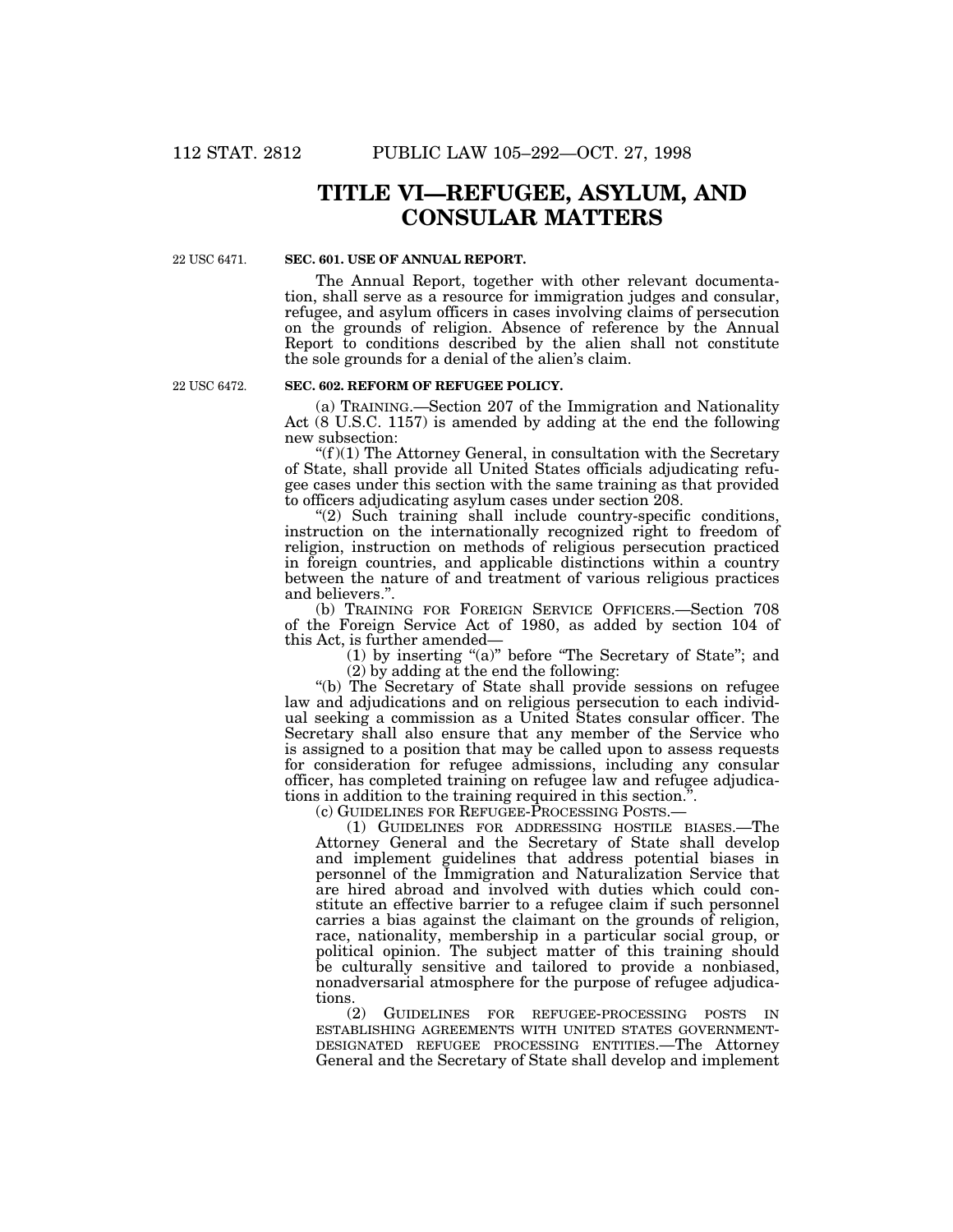guidelines to ensure uniform procedures for establishing agreements with United States Government-designated refugee processing entities and personnel, and uniform procedures for such entities and personnel responsible for preparing refugee case files for use by the Immigration and Naturalization Service during refugee adjudications. These procedures should ensure, to the extent practicable, that case files prepared by such entities accurately reflect information provided by the refugee applicants and that genuine refugee applicants are not disadvantaged or denied refugee status due to faulty case file preparation.

(d) ANNUAL CONSULTATION.—The President shall include in President.each annual report on proposed refugee admissions under section 207(d) of the Immigration and Nationality Act (8 U.S.C. 1157(d)) information about religious persecution of refugee populations eligible for consideration for admission to the United States. The Secretary of State shall include information on religious persecution of refugee populations in the formal testimony presented to the Committees on the Judiciary of the House of Representatives and the Senate during the consultation process under section 207(e) of the Immigration and Nationality Act (8 U.S.C. 1157(e)).

## **SEC. 603. REFORM OF ASYLUM POLICY.**

(a) GUIDELINES.—The Attorney General and the Secretary of State shall develop guidelines to ensure that persons with potential biases against individuals on the grounds of religion, race, nationality, membership in a particular social group, or political opinion, including interpreters and personnel of airlines owned by governments known to be involved in practices which would meet the definition of persecution under international refugee law, shall not in any manner be used to interpret conversations between aliens and inspection or asylum officers.

(b) TRAINING FOR ASYLUM AND IMMIGRATION OFFICERS.—The Attorney General, in consultation with the Secretary of State, the Ambassador at Large, and other relevant officials such as the Director of the National Foreign Affairs Training Center, shall provide training to all officers adjudicating asylum cases, and to immigration officers performing duties under section 235(b) of the Immigration and Nationality Act (8 U.S.C. 1225(b)), on the nature of religious persecution abroad, including country-specific conditions, instruction on the internationally recognized right to freedom of religion, instruction on methods of religious persecution practiced in foreign countries, and applicable distinctions within a country in the treatment of various religious practices and believers.

(c) TRAINING FOR IMMIGRATION JUDGES.—The Executive Office of Immigration Review of the Department of Justice shall incorporate into its initial and ongoing training of immigration judges training on the extent and nature of religious persecution internationally, including country-specific conditions, and including use of the Annual Report. Such training shall include governmental and nongovernmental methods of persecution employed, and differences in the treatment of religious groups by such persecuting entities.

22 USC 6473.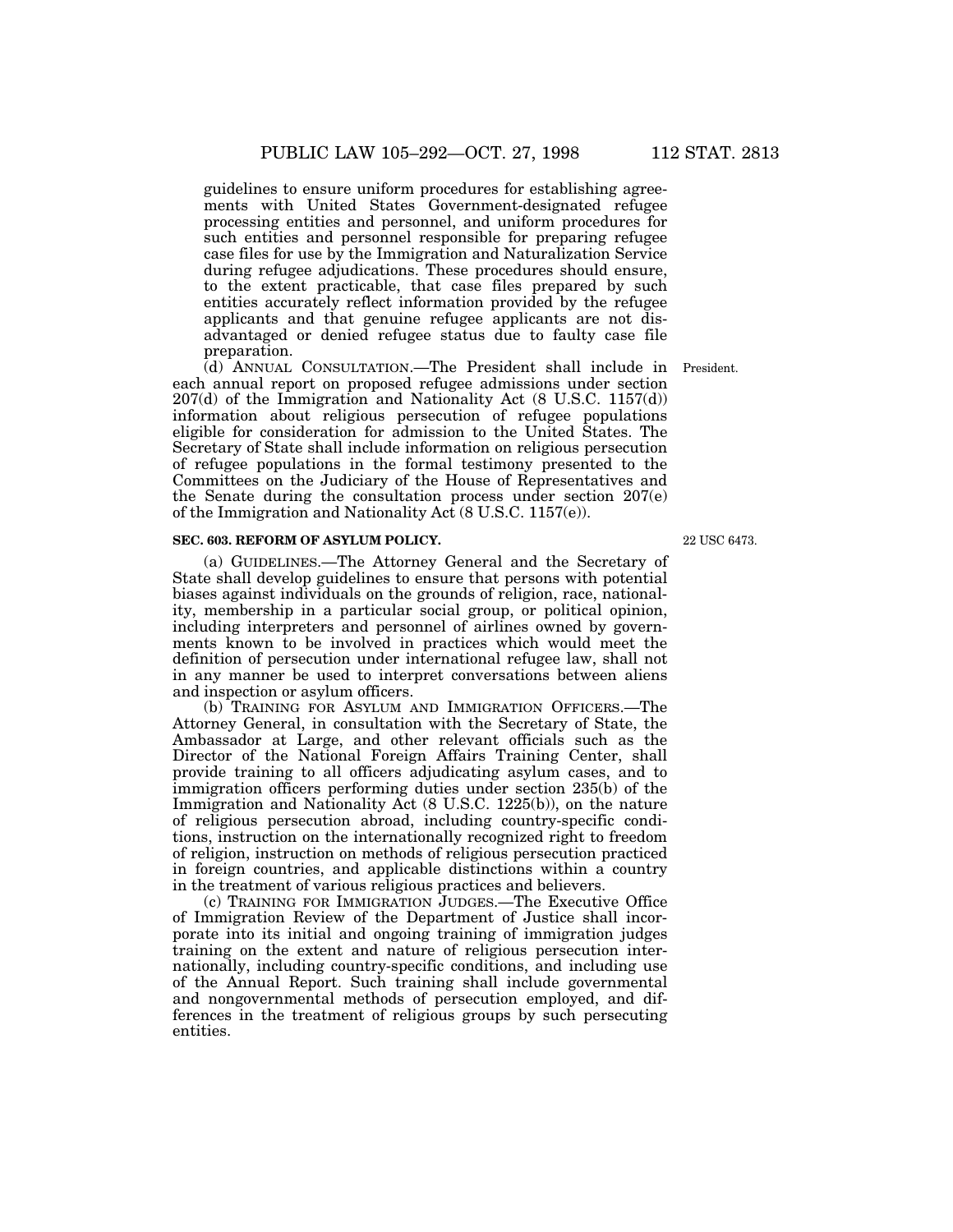### **SEC. 604. INADMISSIBILITY OF FOREIGN GOVERNMENT OFFICIALS WHO HAVE ENGAGED IN PARTICULARLY SEVERE VIOLA-TIONS OF RELIGIOUS FREEDOM.**

(a) INELIGIBILITY FOR VISAS OR ADMISSION.—Section 212(a)(2) of the Immigration and Nationality Act (8 U.S.C. 1182(a)(2)) is amended by adding at the end the following new subparagraph:

> "(G) FOREIGN GOVERNMENT OFFICIALS WHO HAVE ENGAGED IN PARTICULARLY SEVERE VIOLATIONS OF RELI-GIOUS FREEDOM.—Any alien who, while serving as a foreign government official, was responsible for or directly carried out, at any time during the preceding 24-month period, particularly severe violations of religious freedom, as defined in section 3 of the International Religious Freedom Act of 1998, and the spouse and children, if any, are inadmissible.''.

8 USC 1182 note.

(b) EFFECTIVE DATE.—The amendment made by subsection (a) shall apply to aliens seeking to enter the United States on or after the date of the enactment of this Act.

22 USC 6474.

# **SEC. 605. STUDIES ON THE EFFECT OF EXPEDITED REMOVAL PROVI-SIONS ON ASYLUM CLAIMS.**

(a) STUDIES.—

(1) COMMISSION REQUEST FOR PARTICIPATION BY EXPERTS ON REFUGEE AND ASYLUM ISSUES.—If the Commission so requests, the Attorney General shall invite experts designated by the Commission, who are recognized for their expertise and knowledge of refugee and asylum issues, to conduct a study, in cooperation with the Comptroller General of the United States, to determine whether immigration officers described in paragraph (2) are engaging in any of the conduct described in such paragraph.

(2) DUTIES OF COMPTROLLER GENERAL.—The Comptroller General of the United States shall conduct a study alone or, upon request by the Commission, in cooperation with experts designated by the Commission, to determine whether immigration officers performing duties under section 235(b) of the Immigration and Nationality Act (8 U.S.C. 1225(b)) with respect to aliens who may be eligible to be granted asylum are engaging in any of the following conduct:

(A) Improperly encouraging such aliens to withdraw their applications for admission.

(B) Incorrectly failing to refer such aliens for an interview by an asylum officer for a determination of whether they have a credible fear of persecution (within the meaning of section  $235(b)(1)(B)(v)$  of such Act).

(C) Incorrectly removing such aliens to a country where they may be persecuted.

(D) Detaining such aliens improperly or in inappropriate conditions.

(b) REPORTS.—

(1) PARTICIPATION BY EXPERTS.—In the case of a Commission request under subsection (a), the experts designated by the Commission under that subsection may submit a report to the committees described in paragraph (2). Such report may be submitted with the Comptroller General's report under subsection  $(a)(2)$  or independently.